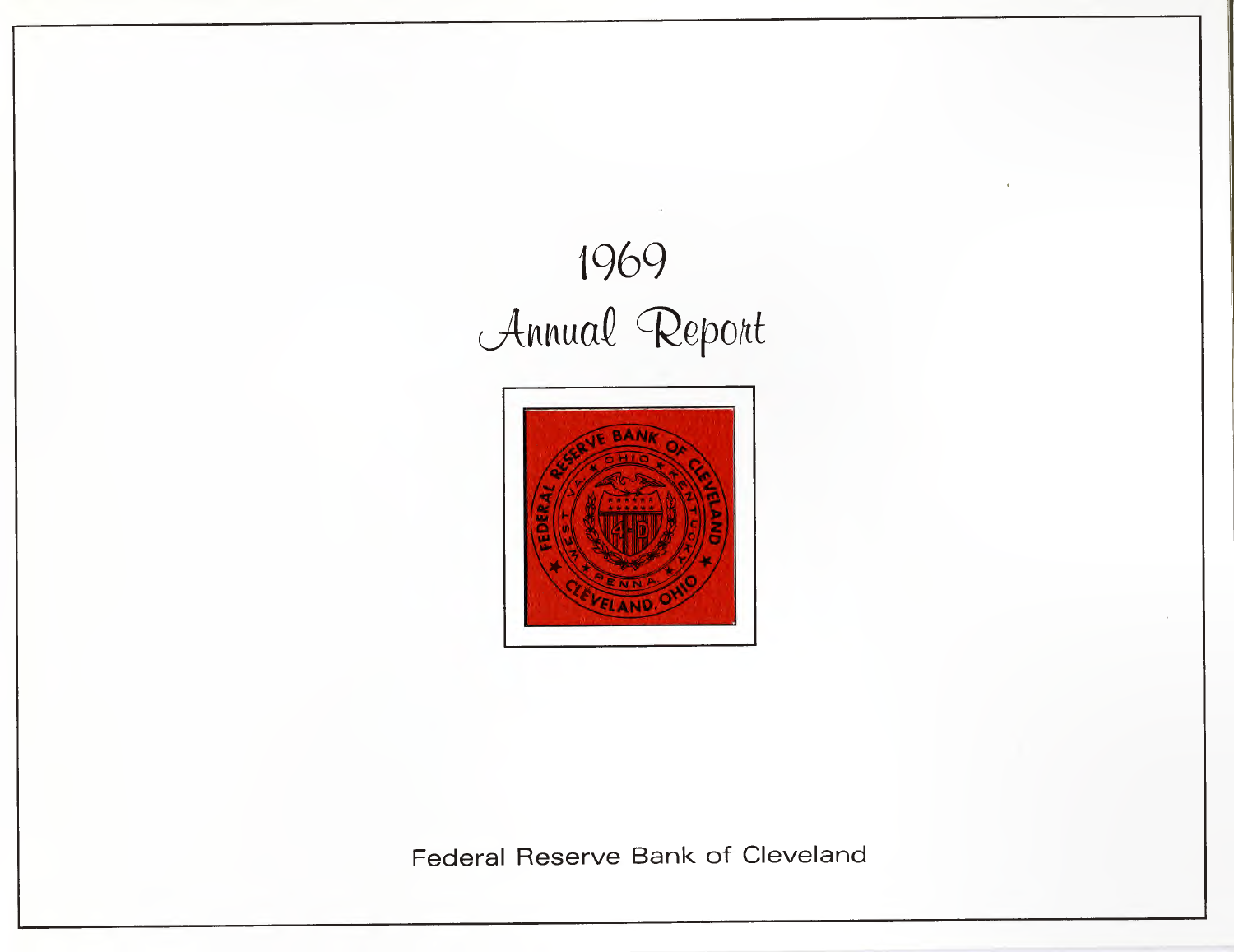

Albert G. Clay



W. Braddock Hickman

# Annual Report



### *Vo* the Banks in the Fourth Federal Reserve District:

We are pleased to present the *Annual Report* of the Federal Reserve Bank of Cleveland for 1969. We gratefully acknowledge the cooperation and assistance of the agricultural, commercial, financial, and industrial leaders of the Fourth District, who have given unselfishly of their time and energy to help us fulfill our responsibilities.

This year's *Annual Report* reviews the performance of our economy during the decade of the 1960's against the generally accepted economic goals of maximum growth, full employment, stable prices, and equilibrium in the balance of payments. The focus of the discussion is the fiscal and monetary policies that were aimed at achieving sustainable growth. This emphasis is not in any way meant to minimize the contribution of the private sector which accounted for the strength in economic activity throughout this period.

During the first half of the decade, fiscal and monetary policies were aimed at stimulating economic growth and reducing unemployment, but by 1965, inflationary pressures emerged. As a result, economic policy shifted in the 1965·1969 period from expanding output to achieving price stability. Balance of payments problems persisted throughout the period. Despite this, the 1960's was a period of remarkable economic achievement.

albert L. Clay D. Bardon the

CHAIRMAN OF THE BOARD PRESIDENT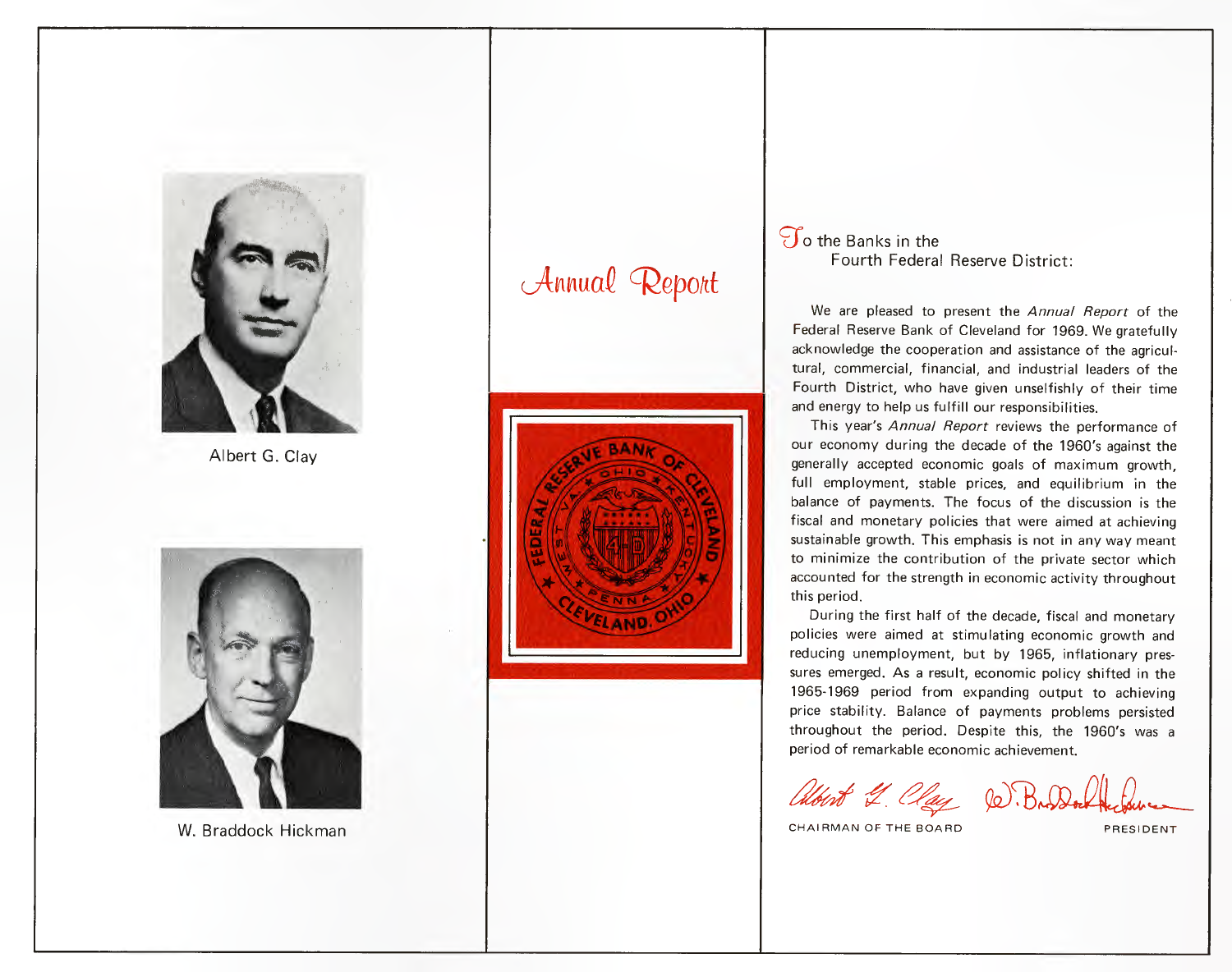### *CONTENTS*

| <b>Goals and Accomplishments of Stabilization</b> |  |
|---------------------------------------------------|--|
| Policies During the 1960's  3                     |  |
| Comparative Statement of Condition 17             |  |
| Comparison of Earnings and Expenses 18            |  |
| Directors and Officers 19                         |  |
| Branch Directors and Officers 20                  |  |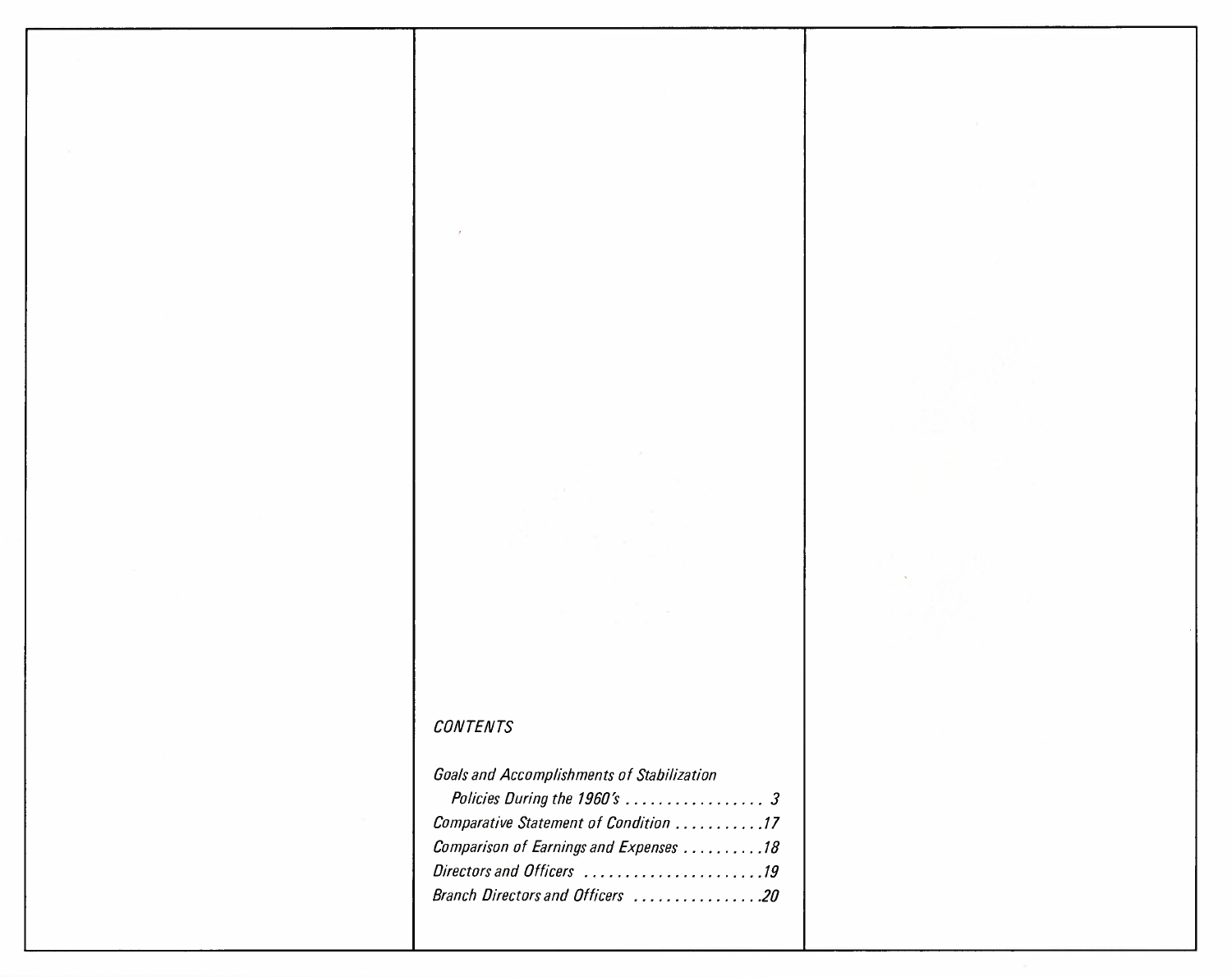# Goals and Accomplishments of Stabilization Policies Duning the 1960's

The unparalleled duration of the economic expansion distinguished the 1960's. By the latter part of 1969, the expansion was well over 100 months old, exceeding by tar the previous record of 80 months estabtished between June 1938 and February 1945. The prolonged expansion has been, in part, a product of imaginative use of both monetary policy and fiscal policy, reflecting a shift in emphasis in public economic policies from countering economic instability to achieving noninflationary growth consistent with the expansion of the productive capacity of the economy.

This article reviews economic activity in the United States during the 1960's, measured against the goals of maximum economic growth, full employment, stable prices, and equilibrium in the balance of payments. Although these are generally accepted as appropriate goals of stabilization policy, it is difficult to achieve all of the goals fully at any given time. Therefore, policymakers must establish priorities among the goals.

The discussion focuses on the contribution of monetary and fiscal policies to economic developments during the 1960's. The emphasis on public stabilization policies is not meant to minimize the contributions of the private sector, which accounted for the underlying strength and major thrust in the growth of economic activity during this period. Rather, the focus reflects a concern with the public policy framework that was instrumental in the development of a climate conducive to sustained economic growth.

When the 1960's began, economic activity in the United States was marked by relatively high unemployment and stable prices. By the mid-1960's, public policy was successful in stimulating aggregate demand and in moving the economy to a high level of employment. Unfortunately, the problems of managing a highemployment economy became severe; and in the latter half of the decade, economic policy was shifted toward stabilizing the economy within a long-run growth path.

Monetary and fiscal policies attempted to eliminate excess aggregate demand and to bring rising prices and inflationary expectations under control. From a purely economic point of view, the broad range of demands on the public sector-including the commitment of substantial resources to military activities in Vietnam and to programs reflecting increasing domestic social concerns, such as efforts to improve housing, education, and health-has increased the problems of achieving economic stability in a high-employment economy. As the decade drew to a close, the restrictive monetary and fiscal policies followed during 1969 contributed to a small decline in real economic activity, while upward price pressures showed no tendency to weaken.

The data in Table I compare the record of the current business expansion with that of previous expansions in the post-World War II period. Real growth in Gross National Product (GNP) during the current expansion fell short of the rate of growth achieved in

3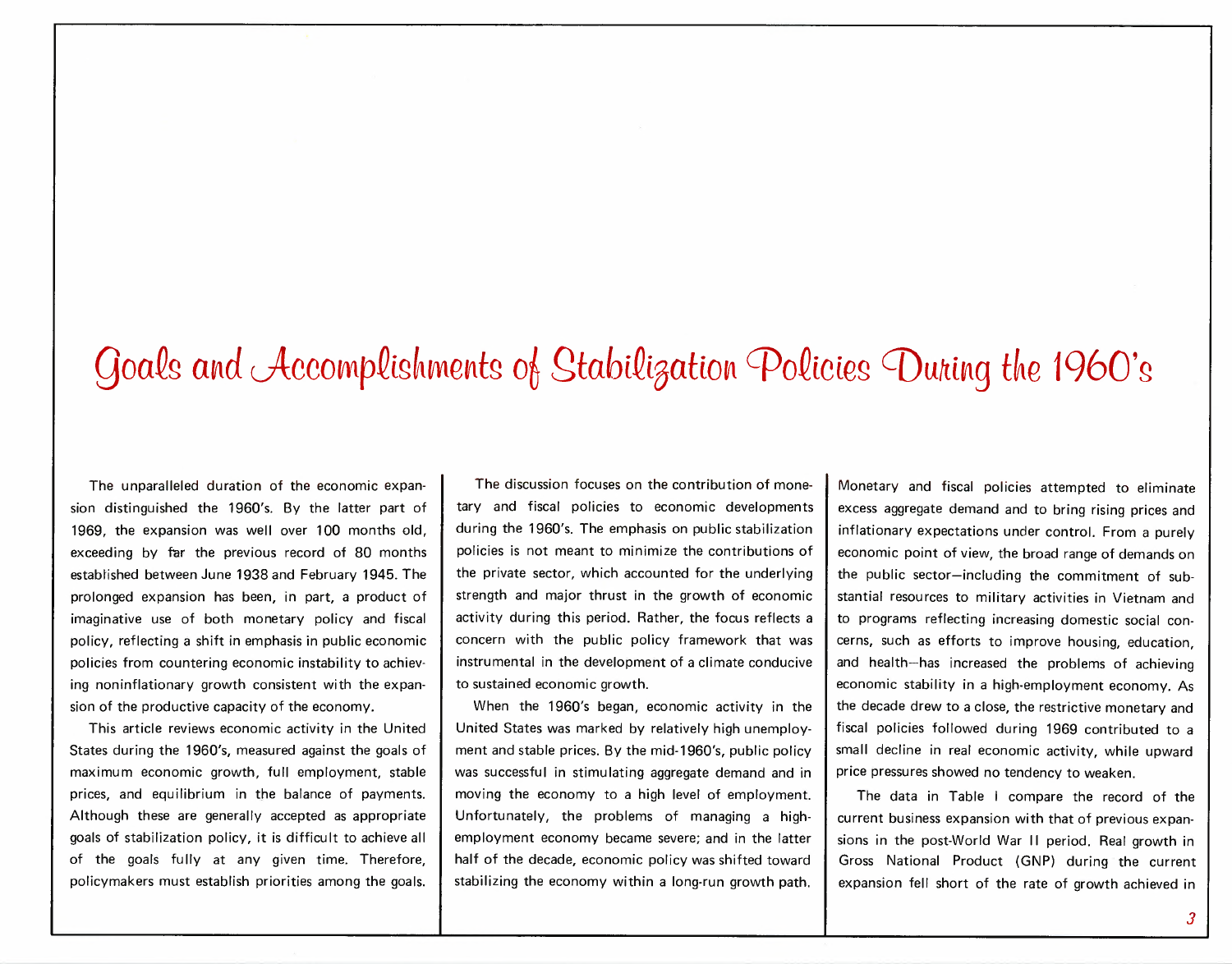#### TABLE I

Selected Indicators of Stabilization Goals in Four Post-World War II Expansions

|                                                                                                    |                                            | 1949-1953                                 |                   |                                           | 1954-1957                                |                   |                                           | 1958-1960                                |                   |                                           | 1961-1969                                |                   |
|----------------------------------------------------------------------------------------------------|--------------------------------------------|-------------------------------------------|-------------------|-------------------------------------------|------------------------------------------|-------------------|-------------------------------------------|------------------------------------------|-------------------|-------------------------------------------|------------------------------------------|-------------------|
|                                                                                                    | <b>Trough</b>                              | Peak                                      | Percent<br>Change | Trough                                    | Peak                                     | Percent<br>Change | Trough                                    | Peak                                     | Percent<br>Change | Trough                                    | IVQ.<br>1969*                            | Percent<br>Change |
| <b>GROSS NATIONAL PRODUCT</b><br>Current dollars (Bil, of \$)<br>Constant (1958) dollars           | \$255.2                                    | \$367.5                                   | $+12.6%$          | \$360.4                                   | \$446.3                                  | $+7.3%$           | \$434.7                                   | \$504.7                                  | $+7.2%$           | \$503.6                                   | \$952.2                                  | $+10.2%$          |
| $(Bil. of \$)$                                                                                     | 322.5                                      | 416.4                                     | $+7.3$            | 402.1                                     | 455.2                                    | $+4.1$            | 437.5                                     | 490.2                                    | $+6.0$            | 482.6                                     | 729.8                                    | $+ 5.9$           |
| PRICES<br>GNP price deflator                                                                       |                                            |                                           |                   |                                           |                                          |                   |                                           |                                          |                   |                                           |                                          |                   |
| $(Index 1958=100)$<br>Wholesale prices-industrial                                                  | 78.9                                       | 88.4                                      | $+3.4$            | 89.5                                      | 98.0                                     | $+3.1$            | 99.7                                      | 103.1                                    | $+1.7$            | 104.3                                     | 130.5                                    | $+2.9$            |
| commodities (Index 1957-59=100)<br>Consumer prices                                                 | 79.0                                       | 90.7                                      | $+3.9$            | 90.3                                      | 99.3                                     | $+3.1$            | 99.1                                      | 101.2                                    | $+1.0$            | 101.2                                     | 114.6                                    | $+ 1.5$           |
| $(Index 1957-59=100)$                                                                              | 82.7                                       | 93.5                                      | $+3.5$            | 93.7                                      | 98.5                                     | $+1.8$            | 100.7                                     | 102.9                                    | $+1.0$            | 103.9                                     | 131.3                                    | $+3.0$            |
| UNEMPLOYMENT RATES-TOTAL<br>Men-20 and over<br>Women-20 and over<br>Teenagers<br>White<br>Nonwhite | 7.9%<br>7.9<br>5.9<br>15.8<br>n.a.<br>n.a. | 2.5%<br>2.1<br>2.5<br>6.9<br>n.a.<br>n.a. |                   | 6.1%<br>5.5<br>5.9<br>14.0<br>5.9<br>10.5 | 3.7%<br>3.0<br>3.8<br>11.2<br>3.4<br>7.0 |                   | 7.5%<br>7.0<br>6.4<br>17.9<br>6.8<br>13.3 | 4.8%<br>4.1<br>4.5<br>13.1<br>4.3<br>9.3 |                   | 7.1%<br>6.3<br>6.7<br>15.8<br>6.3<br>13.2 | 3.5%<br>2.2<br>3.5<br>11.8<br>3.2<br>5.7 |                   |
| <b>BALANCE OF PAYMENTS</b><br>Net exports of goods and services<br>$(Bil. of S)$                   | 3.8<br>\$                                  | 0.3<br>\$                                 |                   | \$<br>1.9                                 | 5.5<br>\$                                |                   | \$<br>2.4                                 | \$<br>3.5                                |                   | \$<br>6.6                                 | \$<br>2.7                                |                   |

NOTE: Percent change is expressed as an average annual rate of change. Percent changes for GNP and for unemployment rates are based on specific cycle trough to peak dates identified by the National Bureau of Economic Research; percent changes for other series listed above are based on reference cycle trough and peak dates.

n.a. Not available.

4

'The latest month for which data are used is December 1969, except for GNP and net exports, which are based on the fourth quarter of 1969.

Sources: U. S. Department of Commerce and U. S. Department of Labor

1949-1953, which had been supported by a huge backlog of pent-up demands after World War II. When measured against other stabilization goals, the record of performance in the current expansion was mixed, Labor utilization showed strong improvement, especially after 1965, and unemployment rates declined, although most of the recent lows fell short of the levels reached during 1949-1953\_ Prices generally were stable during the first half of the decade, Inflation, however, became a severe

problem during the second half of the decade (not shown separately on the table). Price increases were greater during the 1965-1969 period than in any period since 1949-1953. Finally, the international trade position of the United States deteriorated over the decade.

For this discussion, the decade is divided into two periods-1960 through 1964 and 1965 through 1969. The performance of the economy in the former period reflected attempts to achieve long-run growth, while in

the latter period there was a special concern with managing high-level prosperity and controlling inflation. The performance of each economic goal is reviewed separately against the background of public economic policies during these two periods. The first section reviews economic growth and fiscal and monetary policies during the two periods. The remaining sections consider the achievements of public economic policies with respect to the other goals-full employment, price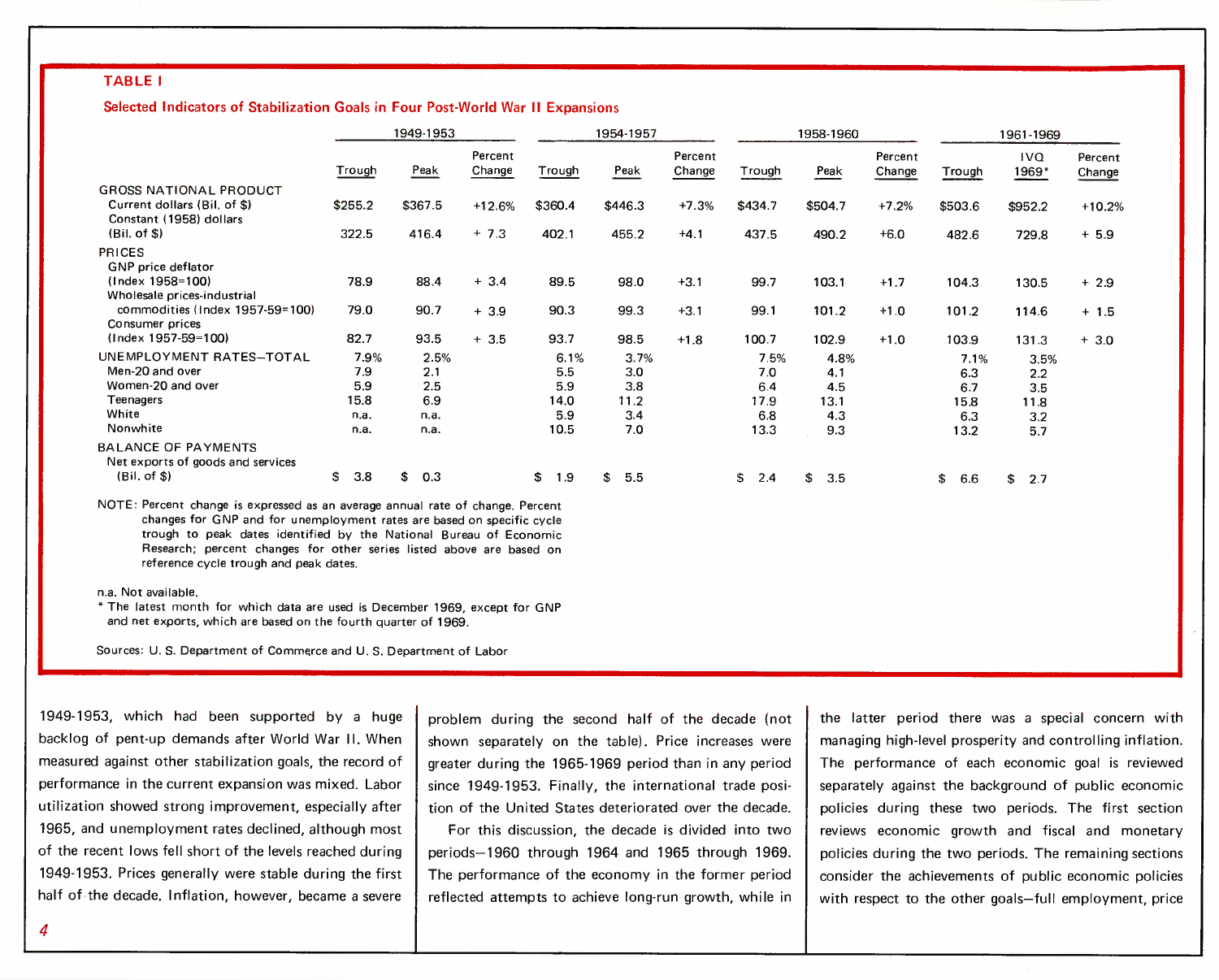stability, and equilibrium in the nation's balance of payments. In the final section, some conclusions are drawn from the review of economic developments during the 1960's.

#### ECONOMIC GROWTH AND PUBLIC POLICY: 1960-1964

Economic activity in the late 1950's and early 1960's was marked by two business recessions and increased unemployment, but the period was also characterized by extended price stability. The principal aim of the stabilization policy specified by the Council of Economic Advisers in early 1961 was to utilize the price stability of the recent years as a base to accelerate growth in aggregate demand in line with the growth of the economy's potential output. The Council of Economic Advisers in the Kennedy Administration argued that the expansion of aggregate demand would lead to a reduction in unemployment, but would not lead to a proportionate increase in prices.

The relationship between potential and actual output is a concept frequently used to measure the economy's performance against the goal of high employment. Potential output is an estimate of the real value of goods and services that could be produced as a result of the growth of the nation's productive capacity-which is normally described in terms of the increase in the supply of labor, the decline in average hours of work, and the estimate of growth in output per manhour. The difference between potential and actual GNP is cornmonly referred to as the GNP gap. If actual output is below potential output, expansive public policy is called for to stimulate spending to close the gap. At some point before full employment is reached, however, further expansion in aggregate demand begins to generate upward pressures on prices. Since the gap is only an estimate and can vary considerably because of estima-



tion procedures, its actual size is not particularly reliable. Nevertheless, various estimates suggest that the business expansions that followed the 1957·1958 and 1960-1961 recessions failed to push output to the high-employment level. As indicated in Chart 1, the decade of the 1960's opened with a gap between actual and potential GNP. The gap widened during the brief, but mild, recession of 1960-1961. Despite some narrowing during the early 1960's, there was a gap between actual and potential GNP until after mid-1965.

The principal means selected to achieve the highemployment goal was stimulative fiscal policy, because a restrictive Federal budget was considered by the Council of Economic Advisers in the Kennedy Administration to be one of the major causes of insufficient aggregate demand in the early 1960's. A supporting

argument for relying more on fiscal policy in the first half of the decade was the supposed lessening in the flexibility of monetary policy due to persistent balance of payments difficulties.

Active Fiscal Policy. Proponents of fiscal action argued that one cause of the persistent underutilization of resources in the United States was that Federal tax rates were generating a level of revenues that would balance the budget before the economy reached high employment. This condition is referred to as a "fiscal drag." A fiscal drag restricts the growth of aggregate demand immediately through its effect on income and subsequently through its effect on consumption and investment.

The budgetary restraint implied by the fiscal drag on economic activity can be seen in the high-employment budget surplus, which is an estimate of the Federal budget surplus on a national income basis if the economy were at the high-employment level; that is, the target level of unemployment assumed in estimating potential GNP. The high-employment budget is considered by many economists to be a useful analytical measure of the effects of changes in fiscal policy on economic activity because adjustments are made for the changes in revenues and expenditures that occur as a result of fluctuations in the level of economic activity. The adjustment in revenues is made by compensating for the decline in corporate, personal, or other tax payments when the actual level of economic activity departs from the projected high-employment level. The expenditure adjustment is made principally by eliminating any increase in unemployment compensation that occurs as the actual level of unemployment falls below the high level unemployment target. Thus, any increase or decrease in the high-employment budget deficit reflects the effects of discretionary fiscal policy changes on Federal revenues and expenditures.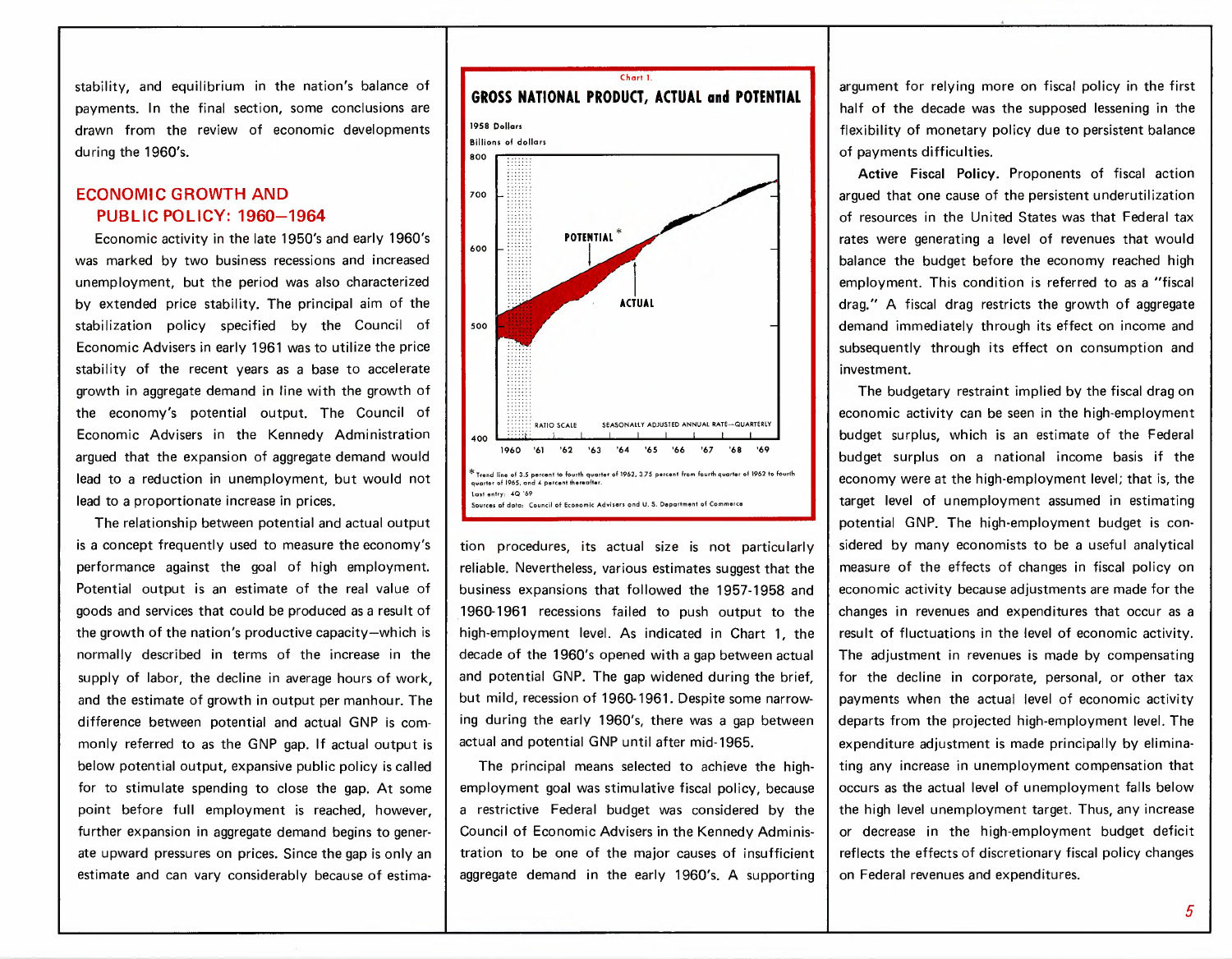

In retrospect, the impact of the Federal budget on overall economic activity during the early 1960's was probably not as stimulative as widely believed. Between the fourth quarter of 1960 and the fourth quarter of 1963, the high-employment budget surplus was virtually unchanged (see Chart 2). Nevertheless, against the background of high-employment surpluses for calendar years 1960 and 1961, the Administration's aim was to reduce the fiscal drag by reducing tax rates, rather than by increasing Federal spending. The initiation of the investment tax credit and the liberalization of depreciation allowances in 1962 were attempts to accelerate business investment spending. The tax benefits, however, did little to reduce the restrictive nature of the budget. During 1962-1963, the high-employment surplus remained at about the level experienced during the 1960-1961 period.

The next phase of fiscal action included the Revenue Act of 1964, which lowered individual and corporate tax rates. The high-employment surplus was reduced sharply in 1964. Subsequently, the gap between actual and potential GNP narrowed during early 1965 (see Chart 1).

necessary to achieve long-run economic growth. In  $\|\cdot\|$ contrast, the international situation indicated to some economists that restrictive monetary policy, including high interest rates and limited bank reserve expansion, was necessary to reduce the outflow of short- and long-term capital from the United States and to keep the rate of domestic economic expansion within bounds that would restrain imports and discourage price increases. The compromise policy solution was to encourage low long-term interest rates to stimulate domestic capital formation and to keep upward pressure on short-term rates to offset short-term capital outflows from the United States. To implement this policy, open market operations in long-term U. S. Treasury securities were used to put downward pressure on long-term interest rates; bank reserve requirements were reduced to supply reserves in order to minimize the direct effects of open market purchases on short-term rates; and commercial banks were permitted to pay higher interest rates on time and savings deposits to provide for the expansion of bank credit. In addition, swap agreements in foreign currencies by central banks were "Accommodative" Monetary Policy. At the beginning of the business expansion in early 1961, the monetary authorities were faced with the problem of reconciling the nation's domestic and international economic goals. An underemployed domestic economy indicated the need for an expansive monetary policy that would include low interest rates and ample bank reserve expansion to support the additional credit



initiated to provide additional foreign exchange reserves on a temporary basis to carry out official currency support operations.

Because of these activities, monetary policy was an important stimulative factor during the first half of the 1960's as evidenced by the rapid growth of bank credit. For example, from the beginning of 1960 through the fourth quarter of 1964, bank credit expanded by an average annual rate of 8.5 percent.

Monetary actions during this time generally resulted in a smooth expansion of bank credit, the money supply, and the reserve aggregates and in reasonably stable interest rates (see Charts 3 and 4). From mid-1960 through the end of 1961, the expansion in bank credit and the money supply was sufficient to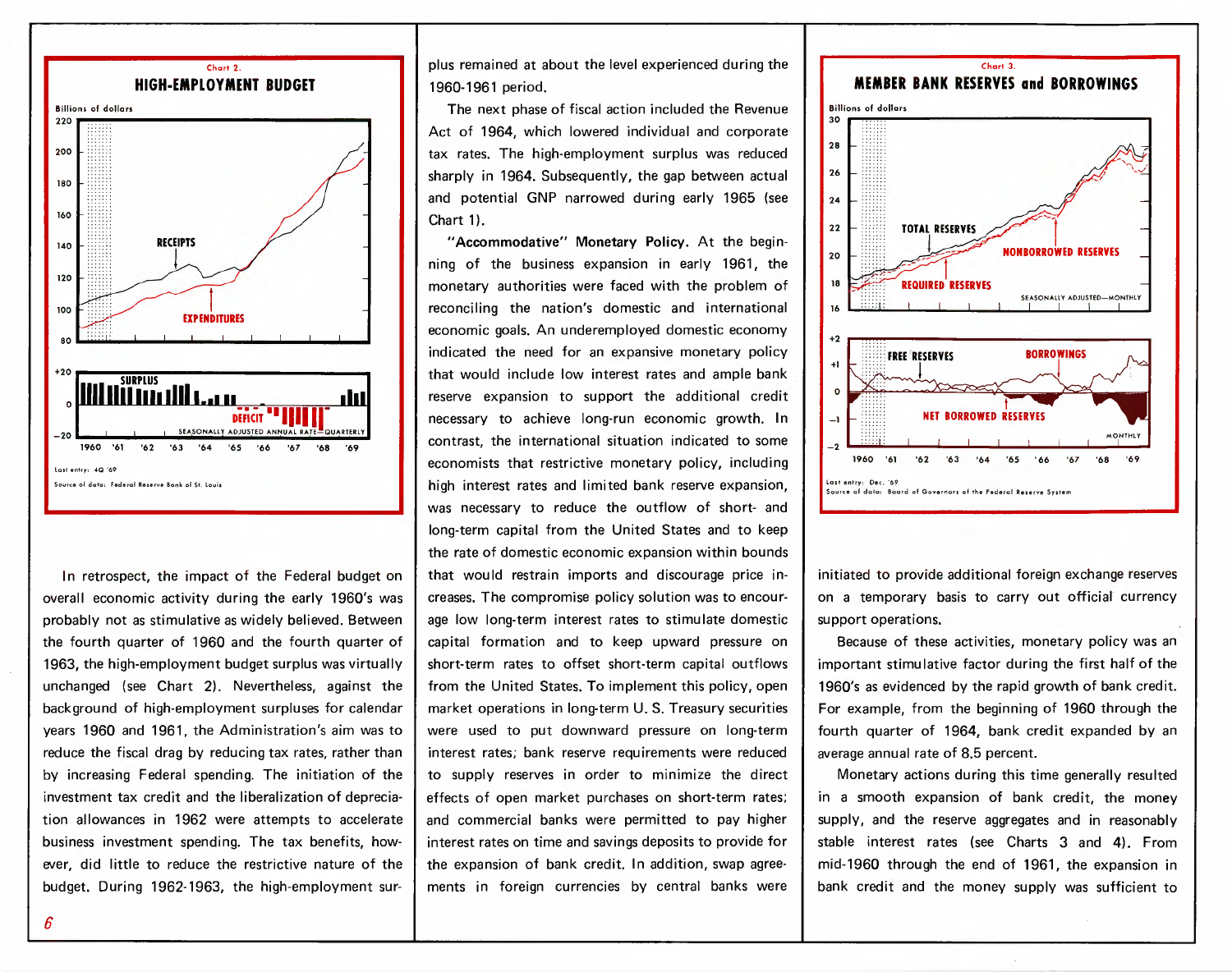accommodate rising demands for funds. Between late 1962 and the third quarter of 1964, when growth in economic activity showed signs of slowing, bank credit and the money supply expanded vigorously.

The Growth Record of 1960-1964. During the first half of the 1960's, stimulative public policies contributed to an increased rate of growth in both overall economic activity and per capita disposable personal income; prices remained relatively stable. From the trough of the business contraction in the first quarter of 1961 to the fourth quarter of 1964, real GNP grew at an annual rate of 5.4 percent, a rate which exceeded the growth for any period since the end of World War II except for the 1949-1953 business expansion. Real per capita disposable income, measured in 1958 dollars, rose at an average annual rate of 3.2 percent, or about twice the rate in the 1950's.

#### ECONOMIC GROWTH AND PUBLIC POLICY: 1965-1969

By mid-1965, the economy had begun to move rapidly toward the high-employment level. The overall high rate of unemployment, although at 4.6 percent in June 1965, was approaching the 4 percent level specified by the Council of Economic Advisers at that time as the high-employment target. The emergence of a capital spending boom, in combination with soaring defense purchases for Vietnam, boosted GNP by about 8.2 percent in 1965, and the gap between actual and potential GNP was closed by the end of the year.

With the economy already near the high-employment level, inflationary pressures began to build during 1965, and the rate of price increases began to accelerate. These inflationary pressures persisted during the second .half of the decade, and as a result, the emphasis of stabilization policy was shifted from stimulating the growth of aggregate demand and full employment to restraining inflation and inflationary expectations.

Fiscal Policy in a High-Employment Economy. On balance, fiscal policy was more expansionary during the second half of the 1960's than during the first half of the decade. The period from mid-1965 to mid-1968 was marked by a rapid expansion of Federal Government spending-in connection with our increased military activities in Vietnam and expanding domestic programs-that was superimposed on rising private demands, especially in the capital goods sector. Because the economy was at, or slightly above, the level of potential output after mid-1965, many observers now believe that fiscal policy should have been more restrictive, either in the form of higher taxes or reduced Government spending. The combined effects of insufficient fiscal restraint (until mid-1968 when the Revenue and Expenditure Act was passed). a generally expansive monetary policy in 1967 and in the second half of 1968, and persistently rising private spending generated a level of aggregate demand that exceeded the nation's productive capacity. The result was the fourth major wave of inflation in the United States in the post-World War II period.

From the second quarter of 1965 to the second quarter of 1968, the high-employment budget shifted from a \$7 billion surplus to a \$15 billion deficit (a swing of \$22 billion). due to a \$64 billion increase in expenditures that was only partially offset by an increase in revenues. Thus, when viewed against the prevailing background of high employment and rising prices, fiscal policy was an extremely stimulative force. Defense spending, which amounted to \$49 billion in the second quarter of 1965, rose by almost \$29 billion, or 58 percent, between the second quarter of 1965 and the second quarter of 1968. Federal nondefense spending, especially for education and transfer payments, also rose rapidly.

Reflecting the rapidly rising level of Federal Government spending, the high-employment budget hovered

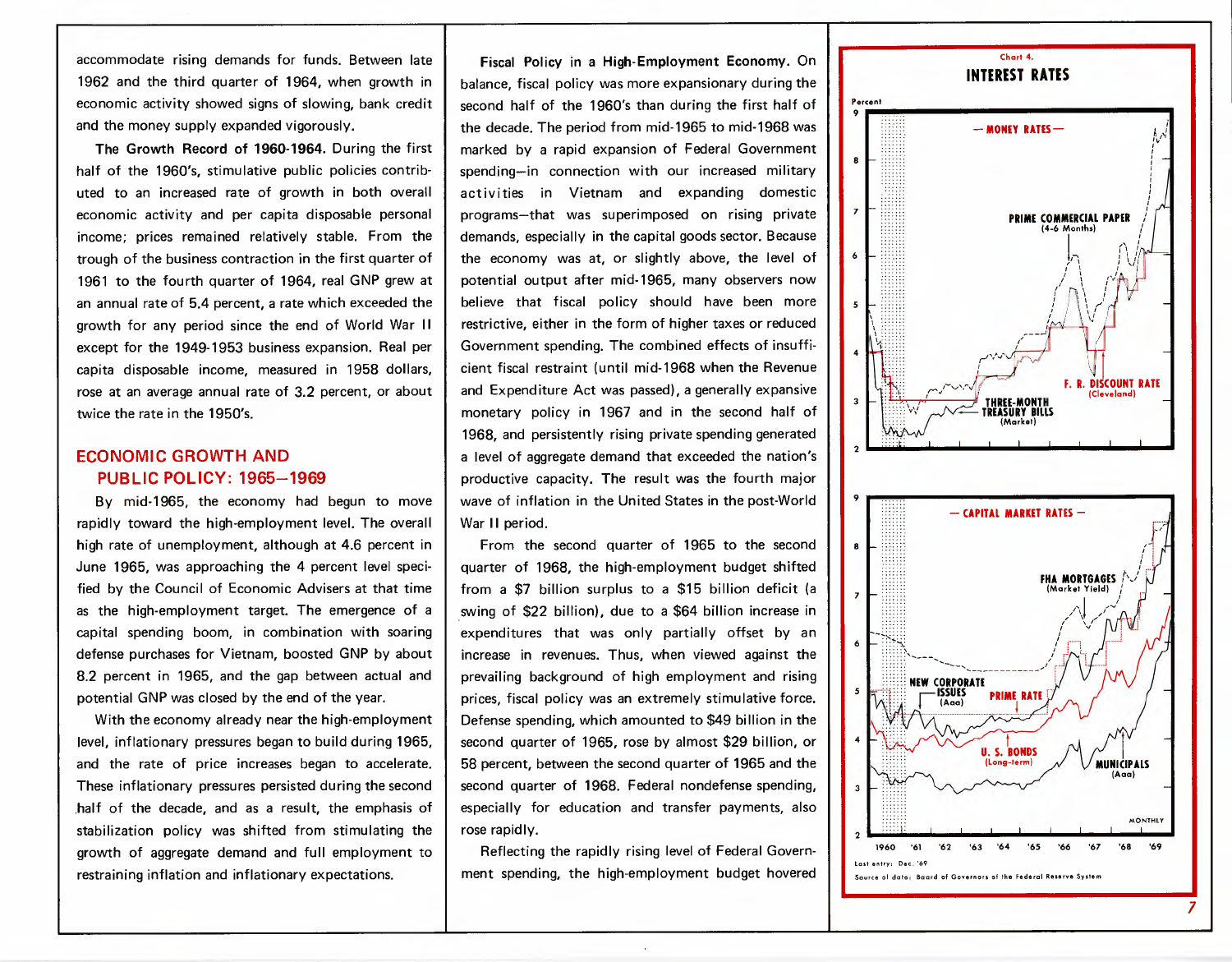around a surplus or deficit of \$1 billion from the middle of 1965 through the first half of 1966. The Administration tried to shift toward fiscal restraint in 1966 by reinstating some of the earlier excise tax reductions and some changes in withholding of individual income taxes and by temporarily suspending the investment tax credit. However, early in 1967, as economic activity weakened in response to the lagged effects of monetary restraint in 1966, Federal spending accelerated and offset spending declines in the private sector. For the first time since the mild recession of 1960-1961, real GNP receded slightly in the first quarter of 1967. Between the fourth quarter of 1966 and second quarter of 1967, the real gain in GNP amounted to only 0.7 percent at an annual rate, compared with a rate of increase of 3.9 percent during 1966.

From mid-1967 to mid-1968, fiscal policy remained expansionary despite renewed acceleration in real output. The level of real output again exceeded potential output (see Chart 1). In addition, the unemployment rate moved from 3.7 percent in the second quarter of 1967 to 3.5 percent in the second quarter of 1968, and price pressures intensified. During this period, the Federal budget (measured in terms of either the high-employment budget or the national income accounts) remained in deficit by a substantial amount. Federal revenues and expenditures rose rapidly, but the level of revenues was far short of the level of expenditures. The only discretionary fiscal policy action that was taken to increase receipts during this period was in connection with higher social security contributions. Against the background of growing Federal deficits and a possible repetition of the severe credit stringency of 1966, the Administration renewed its request to Congress in August 1967 for enactment of an income tax surcharge and increased the proposed surtax rate from the original 6 percent rate that was in the January 1967

budget message to 10 percent. In June 1968, Congress finally approved a restrictive fiscal program, largely under pressure of sharply rising interest rates, growing balance of payments deficits, and uncertainties in international financial markets generated by the devaluation of the pound sterling in November 1967.

The Revenue and Expenditure Act of 1968 introduced the final phase of fiscal action in the second half of the 1960's. Federal revenues were expected to increase as a result of a 10 percent surcharge on corporate and personal income taxes, while Federal spending was to be checked by a ceiling of slightly more than \$186 billion for fiscal year 1969, or \$6 billion below the January 1968 budget estimate. Thus, between the second quarter of 1968 and the second quarter of 1969, the high-employment budget position shifted from a deficit of about \$15 billion to a surplus of about \$11 billion, despite the fact that the ceiling on expenditures was moderately exceeded. The hiqhemployment budget remained in surplus in 1969 despite continued growth in expenditures. The initial impact on the economy of the sharp and rapid shift in the Federal budget was, however, less than generally expected. Consumers responded to what they believed was a temporary increase in taxes by reducing the rate of personal saving and, therefore, maintained their spending at close to the pre-surtax rate. Also, the shift to the surplus budget position was accompanied by an expansionary monetary policy, which acted partially to nullify the tax program.

Monetary Policy in a High-Employment Economy. Monetary policy in the second half of the 1960's was faced with the delicate assignment of restraining aggregate demand in order to bring inflation under control without causing a contraction in output and employment. In contrast to the first half of the decade when monetary and fiscal policy worked together to stimulate

economic activity, the period from 1965 to 1969 was marked by wide swings in monetary actions in an attempt to offset changes in fiscal policy. Monetary policy shifted at least five times-in late 1965, late 1966, 1967, mid-1968, and late 1968, with the most substantial changes occurring in the periods 1966-1967 and 1968·1969.

From early 1966 to mid-1968, monetary policy completed a cycle from restraint (February 1966 to November 1966) to expansion (December 1966 to November 1967) to restraint (December 1967 to June 1968) first to check an excessive rate of economic growth and rising prices during most of 1966 and then to avert a possible contraction in economic activity in 1967 and finally to counter the reemergence of inflationary pressures. From February 1966 to November 1966, monetary actions were increasingly restrictive. The reserve aggregates showed virtually no growth from February to November, while there were outright declines in the period from July through November. Bank credit increased at an annual rate of 4.7 percent from February 1966 to November 1966, and the money supply grew at an annual rate of only 1.3 percent (see Table II). Reserve requirements against time deposits were increased in July and September 1966; Regulation Q ceilings were also raised in July and September. As a result of the scarcity of credit, interest rates increased sharply (see Chart 4). Higher rates on alternative investments sharply reduced savings flows into financial institutions, especially thrift institutions. As a result, the mortgage and housing markets bore a disproportionate share of the effects of restrictive monetary policy during this period.

Federal Reserve policy eased slightly in late 1966, and for the next several months the task of monetary policy was to prevent an inventory adjustment from developing into a business contraction. Open market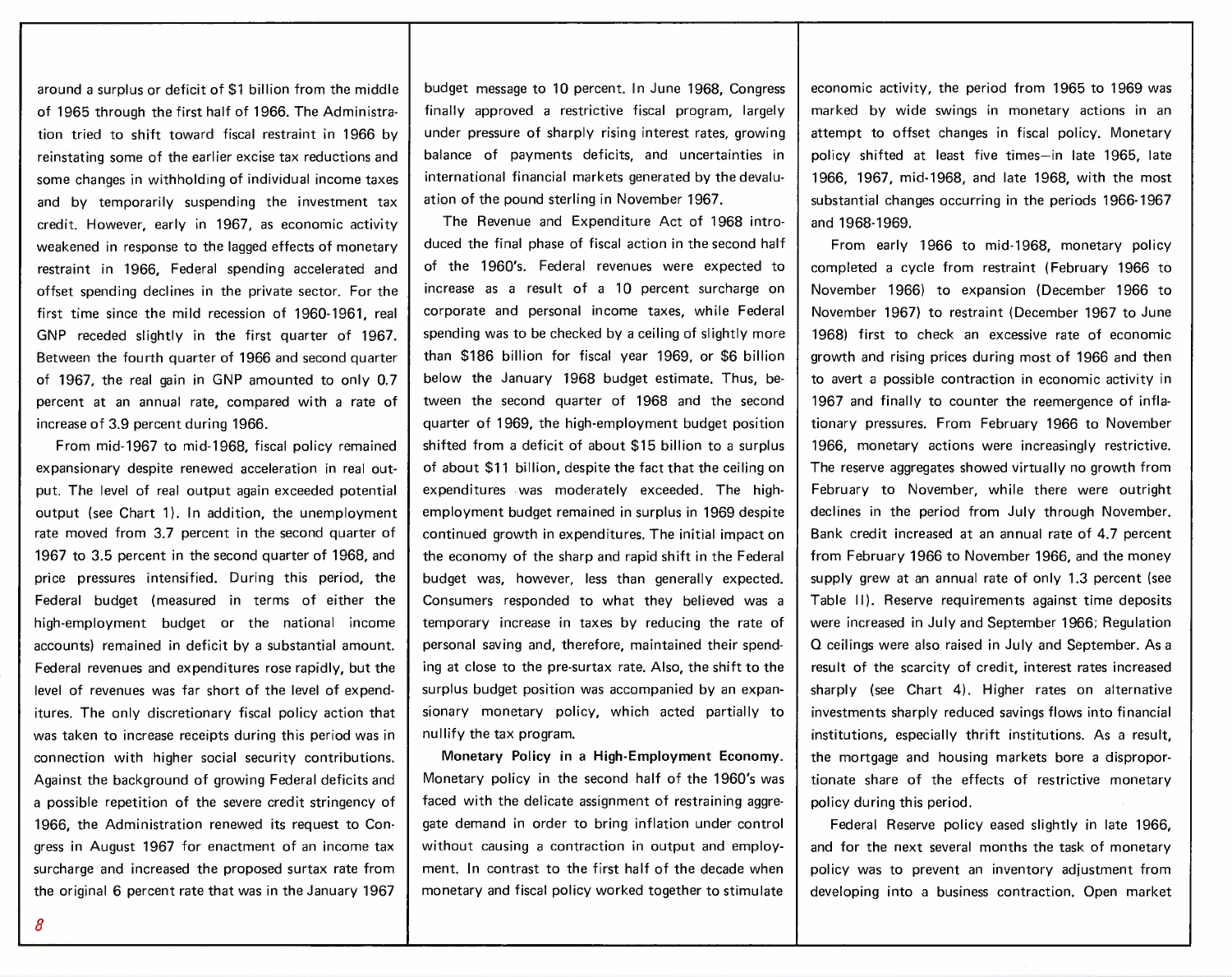#### TABLE II

#### Changes in Selected Reserve Aggregates, Bank Credit, and the Money Supply

|                                                                                                          |                                | Annual Rates of Change*         |                                 |                             |                             |                                 |                             |  |  |  |
|----------------------------------------------------------------------------------------------------------|--------------------------------|---------------------------------|---------------------------------|-----------------------------|-----------------------------|---------------------------------|-----------------------------|--|--|--|
|                                                                                                          | February 1965-<br>January 1966 | February 1966-<br>November 1966 | December 1966-<br>November 1967 | December 1967-<br>June 1968 | July 1968-<br>November 1968 | December 1968-<br>December 1969 | IQ 1965-<br><b>IVQ 1969</b> |  |  |  |
| Reserve Aggregates                                                                                       |                                |                                 |                                 |                             |                             |                                 |                             |  |  |  |
| Nonborrowed reserves                                                                                     | $+4.6%$                        | $+0.1%$                         | $+13.3%$                        | $+1.6%$                     | $+10.4%$                    | $-1.5%$                         | $+ 4.5%$                    |  |  |  |
| Total reserves                                                                                           | $+5.0$                         | $+1.0$                          | $+11.3$                         | $+4.7$                      | $+10.9$                     | $-0.1$                          | $+ 5.2$                     |  |  |  |
| Required reserves                                                                                        | $+5.3$                         | $+0.6$                          | $+11.4$                         | $+4.7$                      | $+11.1$                     | $+0.4$                          | $+ 5.4$                     |  |  |  |
| Bank Credit and the Money Supply                                                                         |                                |                                 |                                 |                             |                             |                                 |                             |  |  |  |
| Bank Creditt                                                                                             | $+9.9$                         | $+4.7$                          | $+11.9$                         | $+6.5$                      | $+12.9$                     | $+0.71$                         | $+10.3$                     |  |  |  |
| Money supply                                                                                             | $+5.4$                         | $+1.3$                          | $+6.9$                          | $+7.2$                      | $+6.3$                      | $+2.5$                          | $+ 5.2$                     |  |  |  |
| * Monthly average of daily figures, seasonally adjusted.<br>† End-of-month series, all commercial banks, |                                |                                 |                                 |                             |                             |                                 |                             |  |  |  |

 $\pm$  Because of revision of bank credit series in June 1969, rates of change for bank credit are measured from June 1969 to December 1969 and from the first quarter of 1965 to the second quarter of 1969.

Source: Board of Governors of the Federal Reserve System

operations became expansionary; reserve requirements on certain time deposits were decreased in March 1967; and the Federal Reserve discount rate was reduced in April. Between December 1966 and November 1967, total reserves rose at an annual rate of 11\_3 percent, while nonborrowed reserves rose by 13.3 percent. During this period, both the money supply and bank credit expanded sharply (at annual rates of 6.9 percent and 11.9 percent, respectively).

Economic activity began to accelerate gradually in the spring of 1967. In retrospect, monetary policy may have been too expansionary in view of the then unrecognized underlying strength of the economy and concurrent inflationary pressures. There were, however, a number of considerations that influenced monetary policymakers to maintain an expansionary posture until late in 1967. These considerations included the desire to avoid actions that might impede the Administration's proposed tax increase, which was under active consideration and debate in Congress. In addition, interest rates were already at high levels, a situation that tended to support the argument that any further tightening in policy would trigger an outflow of funds from thrift institutions. Moreover, higher interest rates in the United States could have posed a serious threat for the pound sterling. Finally, the Federal Reserve System sought to follow a policy of "even keel" during the frequent Treasury financing operations in this period.

Toward the end of 1967, monetary policy again shifted toward restraint in an attempt to slow down renewed aggregate demand and rising prices. Reserve requirements on demand deposits were raised in January 1968, and the discount rate was increased to 5 percent in March 1968 and 5% percent in April 1968. Moreover, open market operations were aimed at reducing the growth of bank reserves. Accordingly,

growth in nonborrowed reserves amounted to less than 2 percent between December 1967 and June 1968, while growth of total reserves and bank credit decelerated sharply to 4.7 percent and 6.5 percent, respectively (see Table II). On the other hand, the money supply increased at a rapid pace, due in part to a downward shift in Government deposits and to a sharp increase in financial transactions. The obvious intent of monetary policy was restrictive in the first half of 1968, however.

Fiscal restraint was instituted as a result of the Revenue and Expenditure Act of June 1968, and this, coupled with other factors, such as the liquidation of steel inventories and slowing in capital spending, was expected to weaken economic activity in the second half of the year. Consequently, monetary policy was shifted to accommodate restrictive fiscal policy measures and to provide for some easing in the money and credit markets. Bank credit and the bank reserve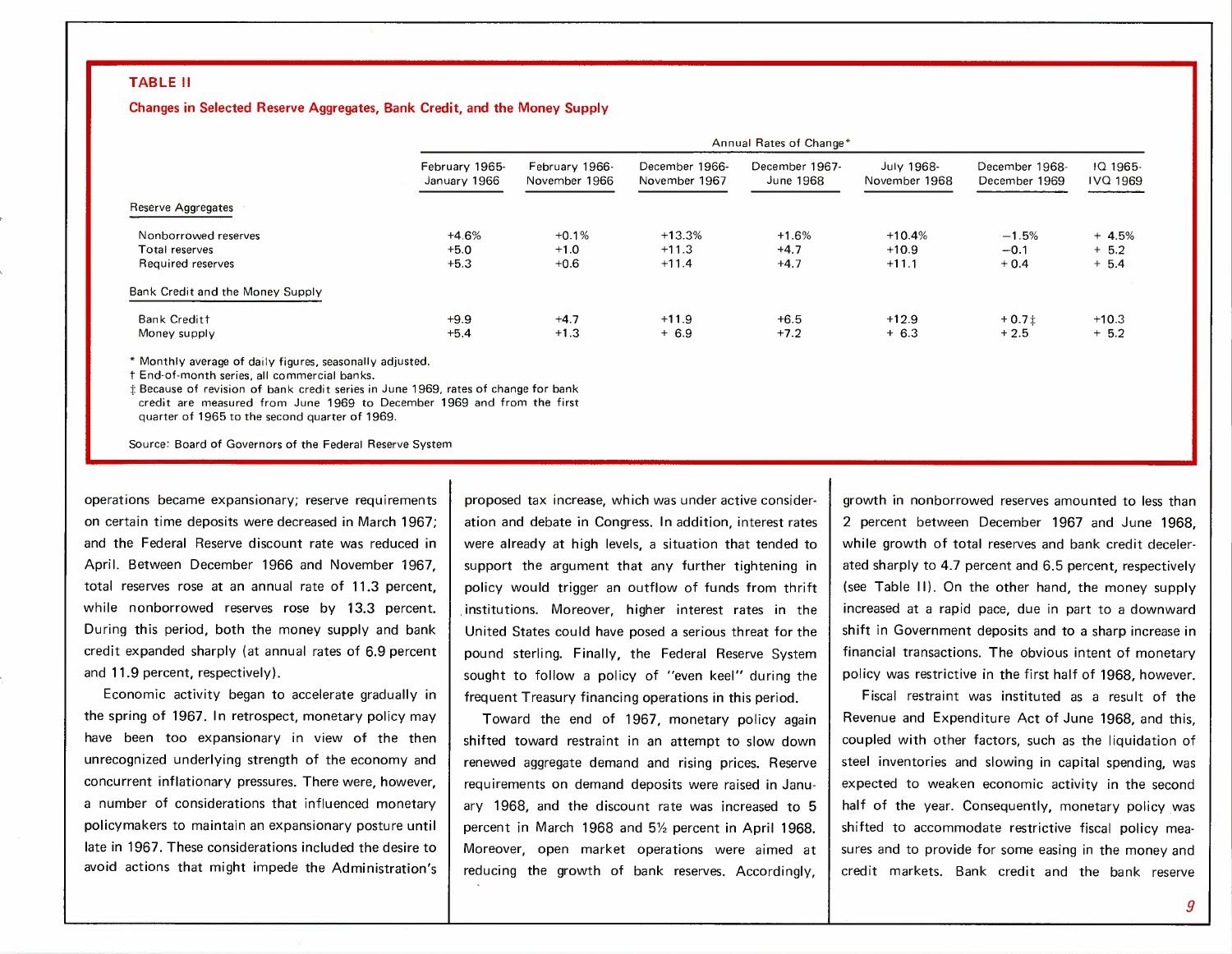aggregates grew sharply during the second half of 1968. and the discount rate was cut  $\frac{1}{4}$  percent in August. It is now widely accepted that this policy shift after mid-1968 was excessive in that it reflected an overestimation of the restraining effect of the income tax surcharge.

Against a background of a resurgence in inflationary expectations, the discount rate was raised in December 1968 as the Federal Reserve shifted again to a restrictive monetary policy, a policy which was maintained throughout 1969. Between December 1968 and May 1969, bank credit declined; the growth of the reserve aggregates was moderated; and the money supply rose at about half the rate of the previous year. Between May and December 1969, severe restraint was imposed. There were substantial outright declines in the reserve aggregates and a virtual halt in the growth of bank credit and the money supply during this period (see Table II).

Interest rates in each maturity range of all financial markets rose to record levels during 1969, reflecting both the extremely restrictive monetary policy and persistent strong demands for funds. As an illustration, the average monthly rate on new issues of three-month Treasury bills moved from 3.8 percent in January 1965 to 6.2 percent in January 1969 and to 7.7 percent in December 1969. A similar upward shift also occurred in yields on long-term bonds. For example, the average monthly yield on new Aaa rated corporate bonds rose from 4.4 percent in January 1965 to 6.9 percent in January 1969 and to 8.8 percent in December 1969 (see Chart 4).

The extremely restrictive monetary policy in effect during 1969 did not produce a rapid slowdown in aggregate spending. Inflationary expectations were apparently deeply imbedded in the economy. Moreover, financial institutions took steps to soften the impact of monetary restraint on their operations, while special Government programs supported a continuing, though declining, flow of mortgage credit. Bank deposits fell sharply during 1969 as a result of a runoff of nearly \$13 billion in certificates of deposit from December 1968 through December 1969. Banks liquidated holdings of U. S. Government securities as well as state and local securities and sharply reduced their mortgage loan activity. Banks aggressively sought funds from nondeposit sources, including Eurodollar borrowings, sales of loan participation certificates, and sales of commercial paper by their subsidiaries and affiliates. The increased reliance on nondeposit sources of funds allowed banks to continue their lending activity during 1969, although at reduced levels. In an attempt to limit the availability of these types of funds to banks, the Board of Governors of the Federal Reserve System placed a 10 percent reserve requirement on Eurodollar borrowings by United States banks beyond a specified base amount. Deposits were redefined to include funds derived from assets sold under repurchase agreements, except for sales of U. S. Government and Federal Agency securities and all such transactions between banks. In October 1969, the System proposed placing reserve requirements and interest rate ceilings on funds secured through commercial paper sales by bank holding companies and banking subsidiaries, but this proposal has not been put into effect.

The Growth Record of 1965-1969. The rate of real growth fluctuated widely during the second half of the 1960's. During 1965, real GNP expanded by 6.3 percent, slowed to half that rate during 1966, and came to a virtual halt in the first half of 1967. From the third quarter of 1967 through the second quarter of 1968, real growth again accelerated rapidly. Since mid-1968, growth has moderated in each quarter, from an annual rate of about 7 percent to an annual rate of about 2 percent in the second and third quarters of 1969. In the final quarter of the year, real GNP actually declined by one-half of 1 percent.

#### **EMPLOYMENT: A COMPARISON OF GOALS AND ACCOMPLISHMENTS**

As discussed earlier, the goal of economic policy in the first half of the 1960's was to stimulate aggregate demand in order to reduce unemployment. Once the high-employment goal was reached, however, inflationary pressures accelerated rapidly. Inflation persisted throughout the second half of the decade and price stability became the principal goal of stabilization policy. Public policymakers were faced with the delicate task of scaling down the pace of economic expansion sufficiently to eliminate upward price pressures and inflationary expectations without inducing a prolonged contraction in real economic activity.

1960-1964: Ample Labor Supply. During each quarter of 1960, the unemployment rate rose gradually, reflecting the relatively mild business recession. The unemployment rate continued to rise through the first half of 1961 when the growth of economic activity resumed (see Chart 5). The upswing in business activity, however, did not result in proportionate increases in employment. Between 1960 and 1963, nonagricultural employment rose by 2.7 million workers, only a moderate gain after allowance for the addition of nearly 0.9 million employees to Federal, state, and local government payrolls. The unemployment rate receded from the high reached in the second quarter of 1961, but still averaged 5.5 percent in 1962 and 5.7 percent in 1963, or virtually the same as in 1960. The stability of the unemployment rate during the early years of the current business expansion was attributable, in large part, to the growth in the labor force and a shift of the population out of the rural areas to the cities. One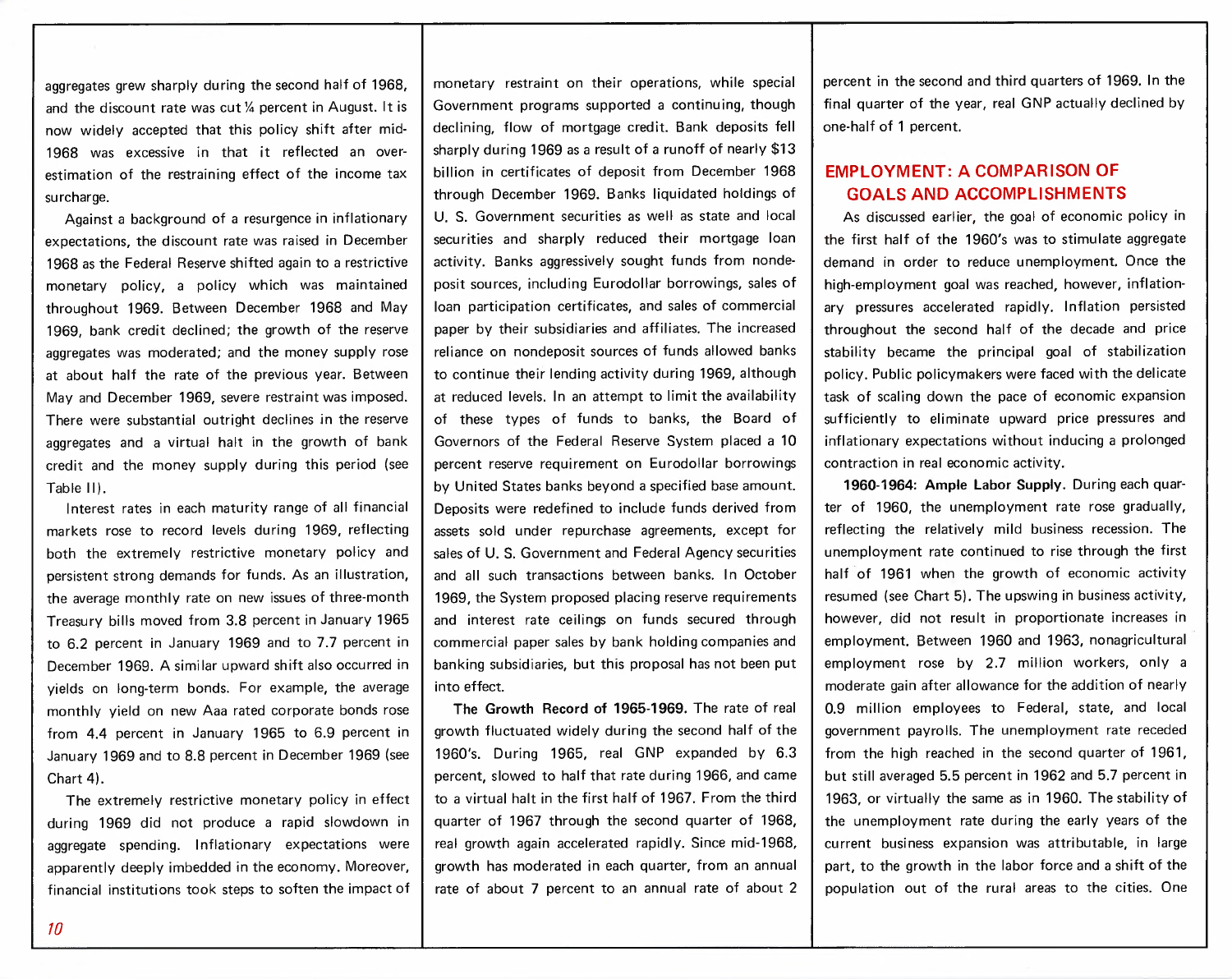

aspect of this structural shift in the demand for labor was the continued long-term decline in agricultural employment made possible by large gains in productivity in agriculture. There was a net decline of nearly one-half million agricultural workers between 1961 and 1963.

Continued increases in aggregate demand during the first half of the 1960's generated additional jobs, but rapid growth in the labor force resulted in high unemployment rates. Although there were marked gains in employment, the overall unemployment rate averaged 5.2 percent in 1964, compared with 5.5 percent in 1960. The expansion in the labor force occurred mainly among women and teenagers, for whom unemployment rates are typically high. The unemployment rate for nonwhites also remained high during the first half of the 1960's, despite a downward drift throughout the decade (seeChart 5).

1965-1969: Tight labor Market. Labor markets had begun to tighten by mid-1965, as real growth in economic activity accelerated, and the unemployment rate dropped below 5 percent. The intensified demand for labor occurred in manufacturing, trade, government (civilian and armed forces), and service industries. From 1966 to 1969, nonagricultural employment rose by an average of 1.7 million persons annually. The increased demand for labor was met by continued large gains in the labor force and a gradual reduction in the number of unemployed. Adult women provided an important share of the increased supply of labor. The overall unemployment rate continued to ease throughout 1965. and in January 1966, it fell below the 4 percent rate for the first time since early 1957.

After the relative stability that marked the first half of the 1960's, an upward surge in unit labor cost in manufacturing began in 1966. The upward pressures on manufacturing costs persisted throughout the second half of the 1960's as a result of rising prices for material resources and higher labor costs. Increased wage costs reflected, in part, union attempts to capture an increasing share of material output.

Tight conditions in the labor market were temporarily alleviated during the first half of 1967, when real gains in GNP were sharply reduced. The growth in nonagricultural employment slowed, and the unemployment rate edged up from 3.7 percent in the fourth quarter of 1966 to 3.9 percent in the second quarter of 1967. The increase in unemployment was centered mainly in manufacturing; however, continued expansion of employment in government, services, and trade stabilized the overall labor market.

Although real economic growth moderated after mid-1968, the labor market showed no signs of easing until the second half of 1969, when the rate of growth in employment slowed and unemployment increased slightly. The overall unemployment rate was 3.4 percent in the fourth quarter of 1968 and the first quarter of 1969 and 3.6 percent in the third and fourth quarters of 1969.

The experience of  $t \rightarrow 1960$ 's would seem to indicate that there was a shortaqe of skilled labor in the United States during most of the decade, especially in the 1965-1969 period. Many of those who remain unemployed as the economy moves into the highemployment range possess only marginal skills or training. Therefore, additional increases in aggregate demand do not generate enough additional employment opportunities to cut deeply into this pool of unemployed but marginal workers. It would seem that additional educational and training opportunities are needed to reduce unemployment much below earlier minimum levels even if the economy continues to expand, and this is a slow process.

#### PRICE PERFORMANCE

Between 1960 and 1964, the three broad price measures-the GNP implicit price deflator, the wholesale price index, and the consumer price indexremained relatively stable despite rapid economic expansion. Toward the end of the period, pressures accelerated rapidly as full employment was achieved, however. Although the original inflationary thrust was largely the result of excess aggregate demand, upward cost pressures soon reinforced the inflationary spiral, and by late 1968, inflationary expectations provided further strength to the spending and cost pressures on prices.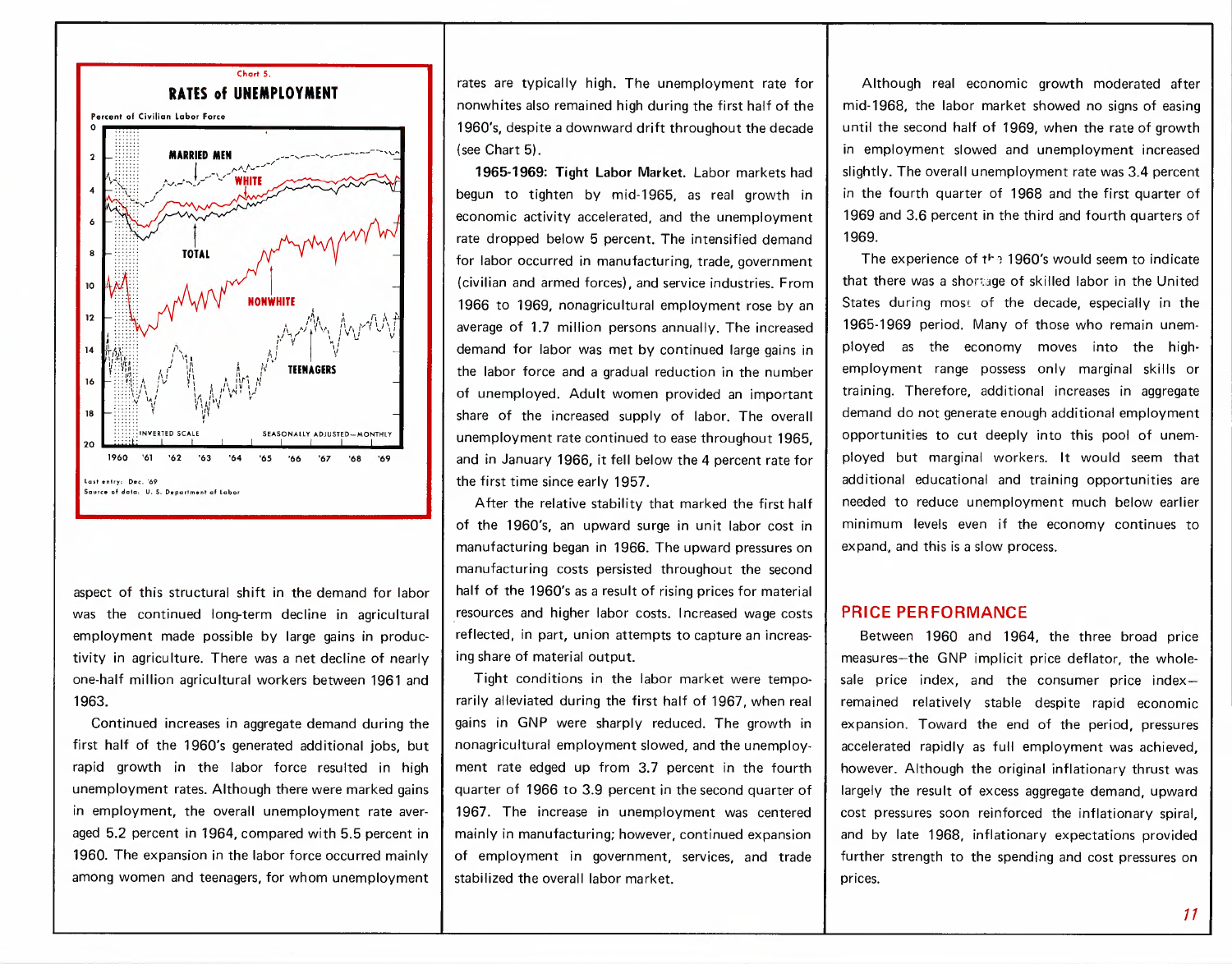

1960-1964: Relative Price Stability. Between the first quarter of 1961 and the fourth quarter of 1964, the GNP price deflator rose at an average annual rate of about 1.3 percent, The major factors contributing to the rise in the GNP deflator during this period were the increases in the price of consumer services, in government employees' wages and salaries, and in construction costs.

On balance, the wholesale price index was virtually unchanged between the first quarter of 1960 and the fourth quarter of 1964. The overall stability in wholesale prices was a reflection of the relatively unchanged level of prices of farm and food products and prices of industrial commodities (see Chart 6). Prices for metals and metal products and for machinery and equipment began to firm late in 1963, but these increases were temporarily offset by price declines in numerous other industries, mainly fuel, related products, and power; pulp, paper, and allied products; lumber and wood products; and rubber and rubber products. In the aggregate, upward pressures on prices of industrial commodities were not an important factor during the 1960-1964 period, because most industries were operating considerably below their preferred (optimal) rate of capacity and the unit cost of production remained stable. In the corporate sector, compensation per employee per unit of output was nearly unchanged between the first quarter of 1960 and the fourth quarter of 1964, while nonlabor unit costs edged up slightly.

Consumer prices, which tend to lag behind changes in wholesale prices, rose at an annual rate of 1.2 percent between 1961 and 1964, compared with a 1.6 percent rise during 1960. The continuing increases in the cost of services and, to a lesser extent, in the cost of food were major factors in the upward movement of consumer prices during this period.

1965-1969: Major Inflationary Wave. The rapid acceleration in economic activity in the 1965-1969 period was accompanied by a sharp rise in all price measures. The GNP implicit price deflator rose at an average annual rate of 3.3 percent during 1965-1969, compared with 1.3 percent during 1960-1964. Price increases moderated during the brief slowdown in economic activity in early 1967, but resumed at an accelerated rate along with the renewed expansion in business activity. As in the first half of the decade, rising costs of construction and services provided the bulk of the upward thrust to prices. Recently, substantial increases in wages and salaries for Federal, state, and local government employees have contributed to the more rapid rate of inflation (as reflected in the GNP deflator) ,

Wholesale prices for farm and food products and for industrial commodities also increased rapidly during the 1965-1969 period. In response to intensified demands for industrial commodities, the prices of a broad range of industrial goods began to edge up late in 1964 and the rate of increase accelerated until mid-1966. Unit labor costs and other costs of production were relatively stable through late 1965, but turned up early in 1966-one year later than the upturn in prices of industrial commodities. Continuing labor scarcity and rapidly accelerating wage increases added further pressures to unit labor costs, resulting in renewed upward movements in prices. The sustained rise in industrial prices since mid-1967 has been the longest in the post-World War II period.

Price pressures showed little tendency to moderate even though real gains in GNP decelerated after mid-1968. The behavior of prices during 1968-1969 was affected in large part by wide fluctuations in the prices of lumber and plywood and by marked increasesin the prices of nonferrous metals, steel mill products, and producers' equipment. Less intensive utilization of resources, as suggested by the contraction in industrial production since July 1969 and the reemergence of a gap between real and potential output, may help slow price advances in the industrial sector during 1970.

During 1965-1969, consumer prices increased faster than at any time since the 1949-1953 business expansion. The rise in consumer prices was climaxed by a 6-percent annual rate of increase in 1969. The widespread increases in consumer prices were led by sharp gains in the prices of services (especially medical care and home mortgage interest rates), food, apparel, and automobiles.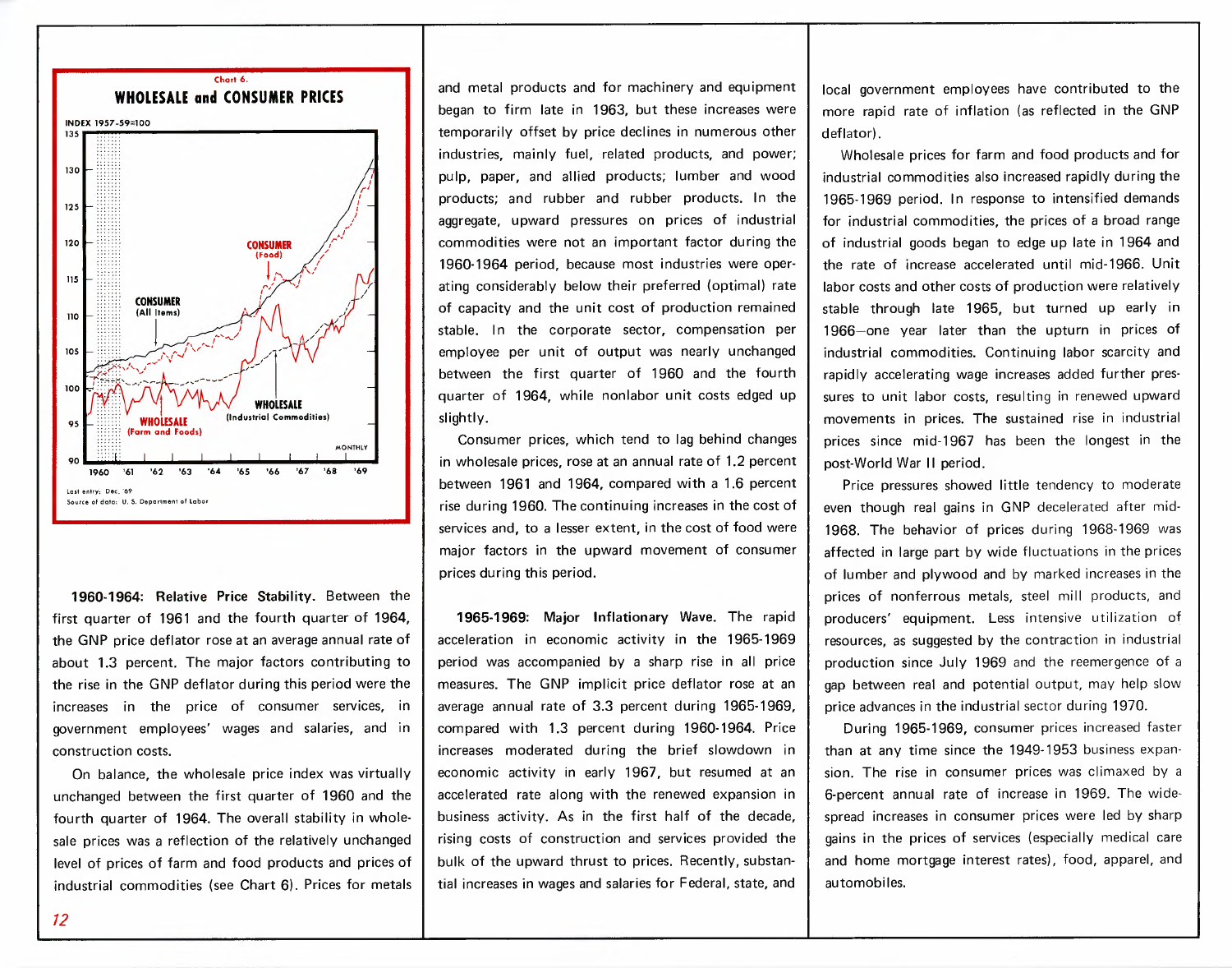#### TABLE **III**

#### United States Balance of Payments 1960-1969

 $(DH \cap A \in \mathfrak{B})$ 

| (DII, DI.                            |     | 1960     | 1961 | 1962          | 1963 | 1964 | 1965                                  | 1966    | 1967                                                                                        | 1968    | 1969 |
|--------------------------------------|-----|----------|------|---------------|------|------|---------------------------------------|---------|---------------------------------------------------------------------------------------------|---------|------|
| Total exports of goods and services* |     |          |      |               |      |      |                                       |         | $+$ \$27.5 + \$28.8 + \$30.5 + \$32.6 + \$37.3 + \$39.4 + \$43.4 + \$46.2 + \$50.6 + \$55.4 |         |      |
| Total imports of goods and services  |     |          |      |               |      |      |                                       |         | $-23.4 - 23.2 - 25.4 - 26.6 - 28.7 - 32.3 - 38.1 - 41.0 - 48.1 - 53.3$                      |         |      |
| Balance on goods and services*       | $+$ | $4.1 +$  |      |               |      |      |                                       |         | $5.6 + 5.1 + 6.0 + 8.6 + 7.1 + 5.3 + 5.2 + 2.5 +$                                           |         | 2.1  |
| Remittances and pensions             |     |          |      |               |      |      |                                       |         | $0.6 - 0.6 - 0.7 - 0.8 - 0.8 - 1.0 - 0.9 - 1.2 - 1.2 - 1.2$                                 |         |      |
| U. S. Government grants and          |     |          |      |               |      |      |                                       |         |                                                                                             |         |      |
| capital flows (Net)                  |     |          |      |               |      |      |                                       |         | $-$ 2.8 - 2.8 - 3.0 - 3.6 - 3.6 - 3.4 - 3.4 - 4.2 - 4.0 -                                   |         | 3.9  |
| U. S. private capital flows (Net)    |     | $-3.9 -$ |      |               |      |      |                                       |         | $4.2 - 3.4 - 4.5 - 6.6 - 3.8 - 4.3 - 5.7 - 5.2 -$                                           |         | 5.0  |
| Foreign capital flows (Net)          |     | $0.4 +$  |      | $0.7 + 1.0 +$ |      |      | $0.7 + 0.7 + 0.3 +$                   | $2.5 +$ | $3.4 +$                                                                                     | $8.6 +$ | 3.9  |
| Errors and omissions                 |     | $1.2 -$  |      |               |      |      | $1.1 - 1.2 - 0.5 - 1.1 - 0.6 - 0.5 -$ |         | $1.0 -$                                                                                     | $0.6 -$ | 3.0  |
| Overall Balance of Payments          |     |          |      |               |      |      |                                       |         |                                                                                             |         |      |
| Liquidity basist                     |     |          |      |               |      |      |                                       |         | $-3.9 - 2.4 - 2.2 - 2.7 - 2.8 - 1.3 - 1.4 - 3.5 + 0.2 - 7.1$                                |         |      |
| Official reserve transactions        |     |          |      |               |      |      |                                       |         |                                                                                             |         |      |
| basis‡                               |     |          |      |               |      |      |                                       |         | $3.4 - 1.3 - 2.7 - 2.0 - 1.6 - 1.3 + 0.3 - 3.4 + 1.6 + 2.7$                                 |         |      |
| NOTE: Data for 1969 are preliminary. |     |          |      |               |      |      |                                       |         |                                                                                             |         |      |

- Excluding transfers under military grants.
- t Equals changes in liquid liabilities to foreign official holders, other foreign holders, and changes in official reserve assets consisting of gold, convertible currencies, and the U. S. gold tranche position in the International Monetary Fund.
- $\pm$  Equals changes in liquid and nonliquid liabilities to foreign official holders and changes in official reserve assets consisting of gold, convertible currencies, and the U. S. gold tranche position in the International Monetary Fund.

Source: U. S. Department of Commerce

### BALANCE OF PAYMENTS **AND STABILIZATION GOALS**

The United States has had a deficit in its overall balance of payments almost consistently since 1950. For most of this period, one useful aspect of the deficits was to enlarge the official foreign exchange reserves of other countries. After 1958, however, large deficits in the United States balance of payments, reflecting outflows of Government and private capital that substantially exceeded income from merchandise trade and other current transactions, were often accompanied by large gold outflows and became a constraint on domestic stabilization policy. One accepted way of dealing

with a chronic deficit is to deflate the domestic economy through restrictive economic policies, but since the United States economy had been operating at less than full employment since the late 1950's, that approach was not felt to be appropriate. As an alternative, various regulatory measures and programs were put into effect to boost United States exports and to constrain capital outflows. Table III presents data on the United States balance of payments for the 1960-1969 period.

1960-1964: Deficits Due to Capital Flows. Because of the complex interrelationships of international transactions, there are many causes of the overall balance of payments deficits. Furthermore, the importance of specific factors has changed over time. Between 1960 and 1964, the deficits were associated with outflows of private capital from the United States, and, to a lesser degree, with Federal Government aid and grants to foreign countries. Net outflows of Federal Government aid rose from \$2.8 billion in 1960 to \$3.6 billion in 1964.

Outflows of private capital were of importance in the persistent weakness in the international position of the United States during 1960-1964 (see Table III and Chart 7). United States businesses had been increasing their investments abroad since the mid-1950's. The bulk of investment during the early 1960's was directed to Canada and the countries that make up the European Economic Community. Income received from previous direct investments abroad exceeded United States direct investment outflows during the 1960-1964 period. In addition, short-term loans to Japan by United States banks jumped sharply in the early 1960's. Long-term loans, particularly to countries in western Europe, rose sharply in 1963-1964.

Between 1960 and 1964, the United States experienced an improvement in its balance on goods and services. The surplus rose from \$4.1 billion in 1960 to \$8.6 billion in 1964, with merchandise trade accounting for \$1.9 billion of the increase and interest income from investments abroad accounting for \$1.6 billion. The increase in the merchandise trade surplus was largely centered in machinery and chemicals (see Table IV). In contrast, the United States trade deficit in mineral fuels deteriorated further, and the trade balance for steel mill products swung from surplus to deficit between 1960 and 1964.

Other components of the United States current transactions showed varying trends during the first half of the 1960's. The deficit in the net balance on military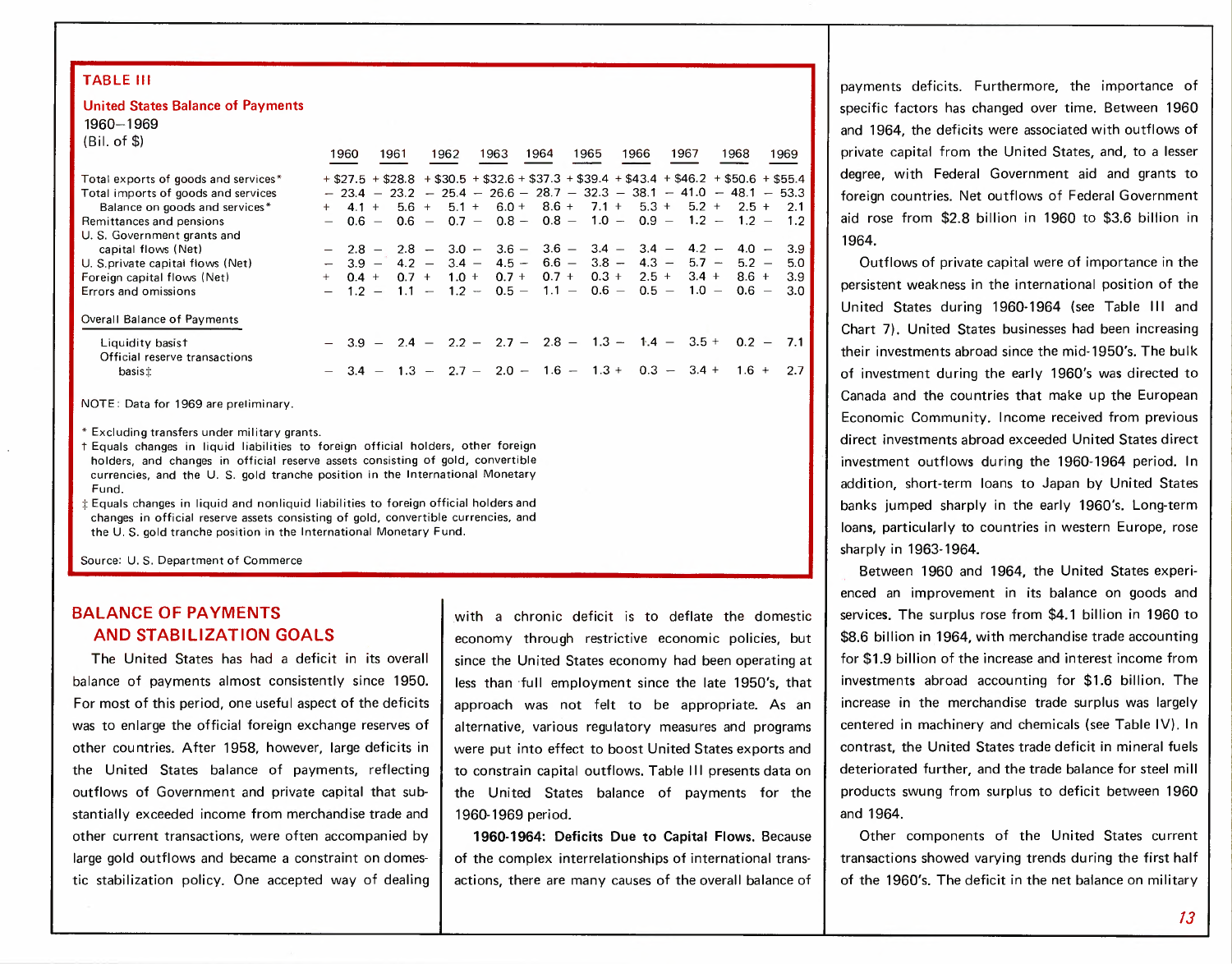

expenditures abroad showed some improvement, but spending for travel abroad grew more rapidly than foreigners' expenditures for travel in the United States, Nevertheless, despite some loss in the United States share of world markets between 1960 and 1964, the overall deficit in the balance of payments in that period was not due to weakness in current transactions,

The seemingly chronic deficit position in the United States balance of payments between 1965 and 1969 primarily reflected a sharp deterioration in the net export balance for goods and services, In contrast to the early 1960's, net inflows of private capital from abroad (consisting mainly of foreign purchases of corporate securities and expanded borrowing in the Eurodollar market by United States banks) rose sharply to offset the deterioration in the current account.

The weakening in the trade surplus reflected excessive domestic demands, apparent loss of competitive position in certain world markets, supply shortages in the United States, and unfavorable domestic-foreign price relationships. After 1964, the net trade balances for all major commodities, except chemicals, machinery, and animal and vegetable oils, swung from surplus to deficit (particularly in motor vehicles, food, and live animals). or the deficit tended to worsen (steel, copper, clothing, and mineral fuels) as shown in Table IV.

The deterioration in the merchandise trade balance reflected a faster rate of increase in merchandise imports than in exports of commodities. Historically, the volume of United States imports has averaged 3 percent of GNP, but the proportion rose to 3.5 percent during 1965-1969. In addition, merchandise exports from the United States fell below a 4 percent trend relationship to GNP between 1965 and 1969. During the period, the volume of United States exports accounted for nearly 3.9 percent of GNP. In part, excessive domestic demand has played some role in holding back the volume of United States exports since 1965. Loss of position in world markets and changing patterns in world exports (particularly in those parts of the world where the United States has been a major supplier) have also tended to hold down the volume of United States exports since the mid-1960's.

A substantial rise in capital inflows prevented larger deficits from occurring in the United States balance of payments between 1965 and 1969. In 1967 and 1968, foreigners substantially increased their purchases of both fixed income securities and equities. The reasons for the sudden surge of capital inflows into the United States were rising domestic interest rates and the upward movements in stock prices during this period.

In February 1965, the Administration and the Federal Reserve System announced a voluntary restraint program to improve net capital flows and to restrict United States direct investment abroad. The Federal Reserve issued voluntary guidelines to banks and other financial institutions that, in effect, sharply limited exports of capital from the United States. In March 1965, the U. S. Department of Commerce announced a Voluntary Restraint Program on direct investments abroad. In December 1965, this program was broadened, and 900 business firms were requested to hold direct investments abroad to no more than 90 percent of their average investments in the 1962-1964 period.

Unfortunately, a number of developments tended to offset these various balance of payments programs. Escalation of military activities in Vietnam boosted United States spending abroad. In 1967, the domestic copper strike and the beginning of a steel inventory buildup prior to expiration of the steel labor contract in 1968 resulted in further widening of the trade deficits for those commodities (see Table IV). Moreover, the lagged effect of the United States-Canadian auto agreement of 1965 had its greatest impact in 1968, when the United States trade balance in motor vehicles swung to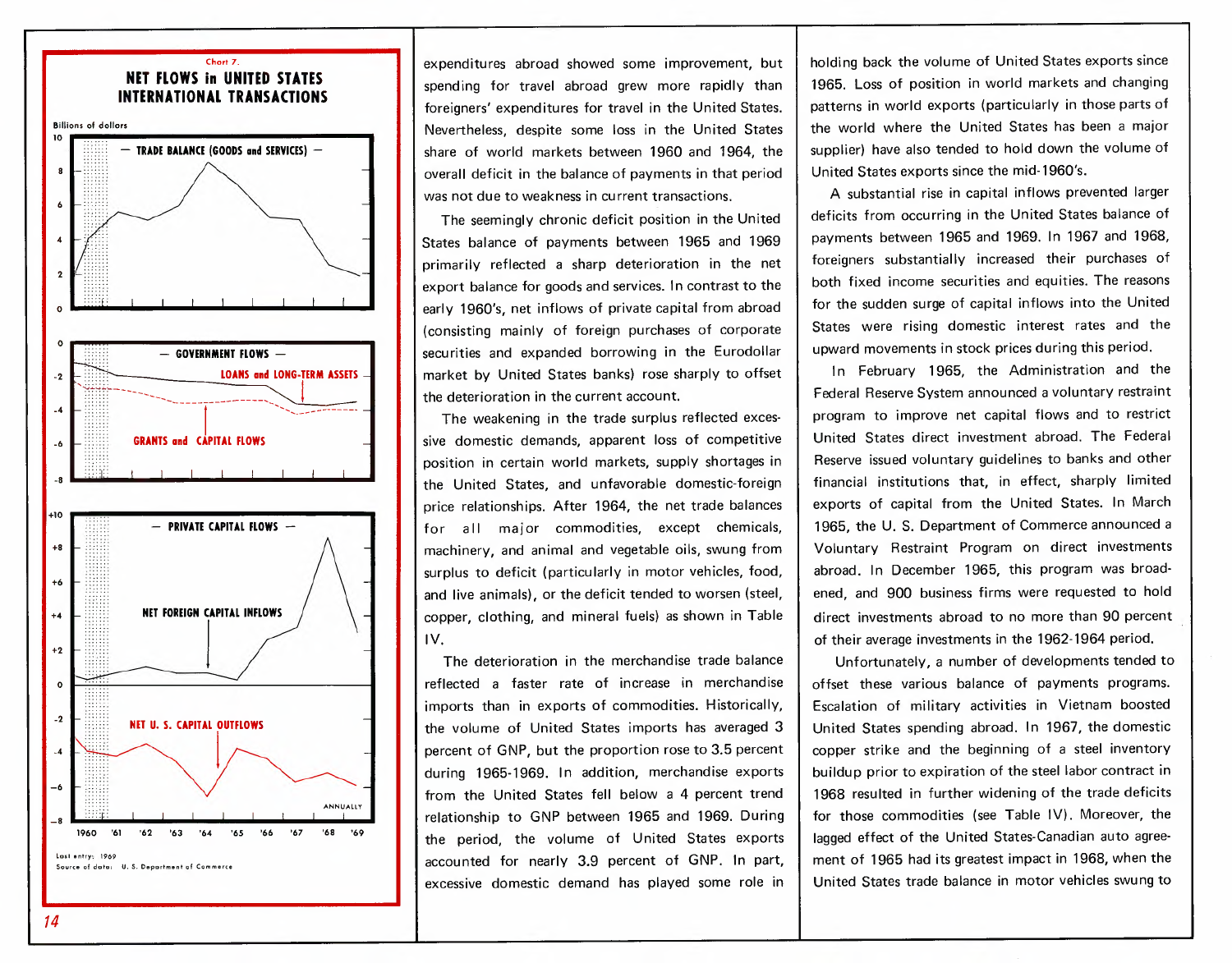#### TABLE IV

#### United States Merchandise Trade Balance

Selected Commodities 1960-1969

| $(Bil. of $)$                 |            |                          |                          |            |                    |                                 |            |            |            |               |
|-------------------------------|------------|--------------------------|--------------------------|------------|--------------------|---------------------------------|------------|------------|------------|---------------|
|                               | 1960       | 1961                     | 1962                     | 1963       | 1964               | 1965                            | 1966       | 1967       | 1968       | 1969          |
| TRADE SURPLUS COMMODITIES     |            |                          |                          |            |                    |                                 |            |            |            |               |
| Machinery                     | $+$ \$3.8  | $+$ \$4.2                | $+$ \$4.5                | $+$ \$4.6  | $+$ \$5.2          | $+$ \$5.1                       | $+$ \$5.0  | $+$ \$5.2  | $+$ \$4.9  | $+$ \$5.4     |
| Transportation equipment      | $+ 1.8$    | $+ 1.8$                  | $+ 1.9$                  | $+ 1.8$    | - 1.9<br>$+$       | 2.1<br>$+$                      | $+ 1.3$    | $+ 1.6$    | $+ 1.6$    | $+$ 1.2       |
| Motor vehicles and parts      | 0.5<br>$+$ | $+ 0.6$                  | $+ 0.6$                  | $+ 0.6$    | $+ 0.7$            | 0.6<br>$+$                      | 0.9<br>$+$ | $-0.1$     | $-1.0$     | $-1.6$        |
| Chemicals                     | 1.0<br>$+$ | $+$ 1.1                  | $+ 1.1$                  | $+ 1.3$    | 1.7<br>$\ddotmark$ | 1.6<br>$+$                      | 1.7<br>$+$ | 1.8<br>$+$ | 2.2<br>$+$ | 2.2<br>$+$    |
| Animal and vegetable oil      | $+ 0.2$    | $+ 0.2$                  | $+ 0.2$                  | 0.2<br>$+$ | 0.3<br>$+$         | 0.4<br>$+$                      | 0.2<br>$+$ | $+ 0.2$    | 0.1<br>$+$ | $+$<br>0.2    |
| TRADE DEFICIT COMMODITIES     |            |                          |                          |            |                    |                                 |            |            |            |               |
| Other manufactured goods      | $-0.8$     | $-0.8$                   | $-1.4$                   | $-1.5$     | $-1.4$             | 2.6<br>$\overline{\phantom{m}}$ | $-3.3$     | $-3.6$     | $-5.4$     | $-5.0$        |
| fron and steel-mill products  | $+ 0.2$    | $+ 0.1$                  | $\overline{\phantom{m}}$ | $-0.1$     | $-0.1$             | $-0.5$                          | $-0.6$     | $-0.8$     | $-1.4$     | $-0.8$        |
| Copper                        | $-0.1$     | $\overline{\phantom{0}}$ | $-0.1$                   | $-0.1$     | $-0.2$             | $-0.1$                          | $-0.3$     | $-0.4$     | $-0.6$     | $-0.2$        |
| Textiles, other than clothing | $-0.1$     | $\overline{\phantom{m}}$ | $-0.2$                   | $-0.2$     | $-0.1$             | $-0.3$                          | $-0.4$     | $-0.3$     | $-0.4$     | $-0.4$        |
| Clothing                      | $-0.2$     | $-0.1$                   | $-0.2$                   | $-0.3$     | $-0.3$             | $-0.4$                          | $-0.4$     | $-0.5$     | $-0.7$     | $-0.9$        |
| Footwear                      | $-0.1$     | $-0.1$                   | $-0.1$                   | $-0.1$     | $-0.1$             | $-0.2$                          | $-0.2$     | $-0.3$     | $-0.4$     | $-0.5$        |
| Nonmetallic minerals          | $-0.2$     | $-0.2$                   | $-0.2$                   | $-0.2$     | $-0.2$             | $-0.3$                          | $-0.4$     | $-0.4$     | $-0.5$     | $-0.6$        |
| Mineral fuels                 | $-0.7$     | $-0.9$                   | $-1.1$                   | $-0.9$     | $-1.1$             | $-1.3$                          | $-1.3$     | $-1.1$     | $-1.5$     | $-1.7$        |
| Food and live animals         | $-0.3$     | $-0.1$                   | $\overline{\phantom{m}}$ | 0.3<br>$+$ | $+ 0.6$            | 0.5<br>$+$                      | 0.6<br>$+$ | $+ 0.1$    | $-0.7$     | $-0.8$        |
| TOTAL NET BALANCE             | $+ 5.3$    | 6.0<br>$+$               | 5.0<br>$+$               | 5.9<br>$+$ | 7.5<br>$+$         | 5.8<br>$+$                      | 4.4<br>$+$ | 4.4<br>$+$ | 1.0<br>$+$ | $^{+}$<br>1.4 |

NOTE: Total balance is based on Census classification rather than balance of payments basis; commodity groups above do not add to totals because of exclusion of smaller commodities. Net trade balance is the difference between exports and imports; commodities in surplus and deficit groupings were selected on basis of most recent experience, except for motor vehicles and parts, which is included in the trade surplus list because it is a component of transportation equipment.

Source: U. S. Department of Commerce

a deficit of nearly \$1.0 billion from a surplus of nearly \$0.9 billion in 1966.

Against the background of further deterioration in the overall balance of payments and the devaluation of the pound sterling in November 1967, an enlarged program aimed at correcting the international financial position of the United States was announced on January 1, 1968. The program was expected to result in an annual improvement of about \$3 billion in the overall balance of payments, with corrective measures aimed toward improvements in merchandise trade, Government spending, foreign travel, foreign lending,

and private investment abroad. In 1968, the first surplus in more than ten years was recorded in the balance of payments (on the liquidity basis), but the improvement was largely associated with a temporary swing in capital flows and serious disturbances in foreign exchange markets. On the official reserve transactions basis, which does not include changes in short-term liabilities to the private sector in foreign countries, the balance of payments accounts surplus was nearly \$3 billion during 1969. Despite the program to boost current account transactions, the United States trade surplus showed only minor improvement in 1969.

In essence, the decade of the 1960's closed in much the same way that it opened: with a persistent deficit in the balance of payments.

#### **SUMMARY**

The experience of the early 1960's demonstrated that monetary and fiscal policies can be coordinated and used successfully to accelerate economic growth, at least under conditions where a margin of underutilized resources had existed. Conditions in the second half of the decade, however, underscored the difficulty of reconciling high employment with stable prices. Expansionary monetary and fiscal policies in the first half of the decade did stimulate total spending and increased aggregate demand did generate additional jobs at about the same rate as the increase in the civilian labor force. Unemployment, however, remained at about 5 percent. Unemployment was pushed below 4 percent in January 1966, but severe inflationary pressures emerged at about the same time.

Moreover, although stabilization policy appears to have accelerated growth and reduced cyclical fluctuations in the 1960's, shifts in public policy have contributed to imbalances in various sectors of the economy. The destabilizing effects of public policy were apparent in the credit crunch of 1966, the mini-recession of early 1967, excessive growth in real economic activity in 1968 and early 1969, another credit squeeze in 1969, and an actual decline in real economic growth at the close of the decade. In the second half of the decade, monetary policy was frequently influenced by the need to offset inadequate fiscal policy, and such efforts were occasionally marked by excessive restraint or expansion in the growth of bank credit and the money supply.

The economic performance of the 1960's also underscores the difficulty of reconciling stabilization goals with other national goals. For example, the housing goals expressed in the Housing and Urban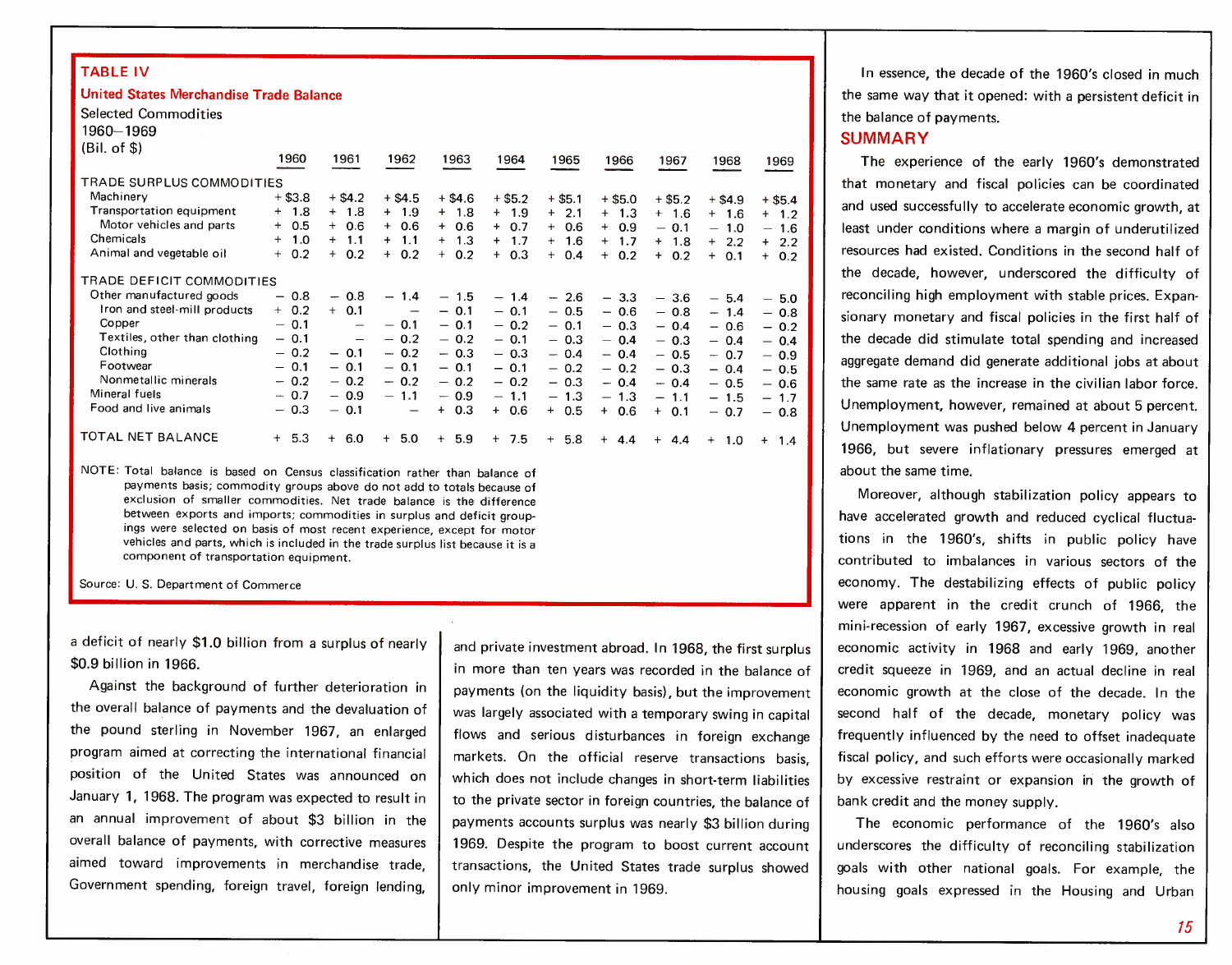Development Act of 1968 have already fallen well behind schedule. The massive shift of funds from deposit-type financial institutions limited the supply of credit that was available to the mortgage market and contributed to a contraction in housing activity. If the nation's housing goals are to be met, it will be necessary to improve the mechanisms for channeling funds into the mortgage market and to reduce capital flows into other markets commensurately.

Despite persistent balance of payments difficulties and the failure to control inflation and inflationary expectations in the last half of the decade, the period of the 1960's was, on balance, one of significant economic achievement. As an example of the enormous stride that was taken in material prosperity, real per capita disposable income increased by 33 percent during the 1960's, compared with an increase of 15 percent in the 1950's. This vigorous and uninterrupted growth provided the resources to support major gains in science, technology, education, and other activities. Despite the rapid economic growth, policymakers were forced to come to grips with the fact that resources, no matter how ample, are limited, and that priorities must be established and followed. The legacy of the 1960's, of substantial economic expansion, carries with it many unresolved economic and social problems for which solutions must be found.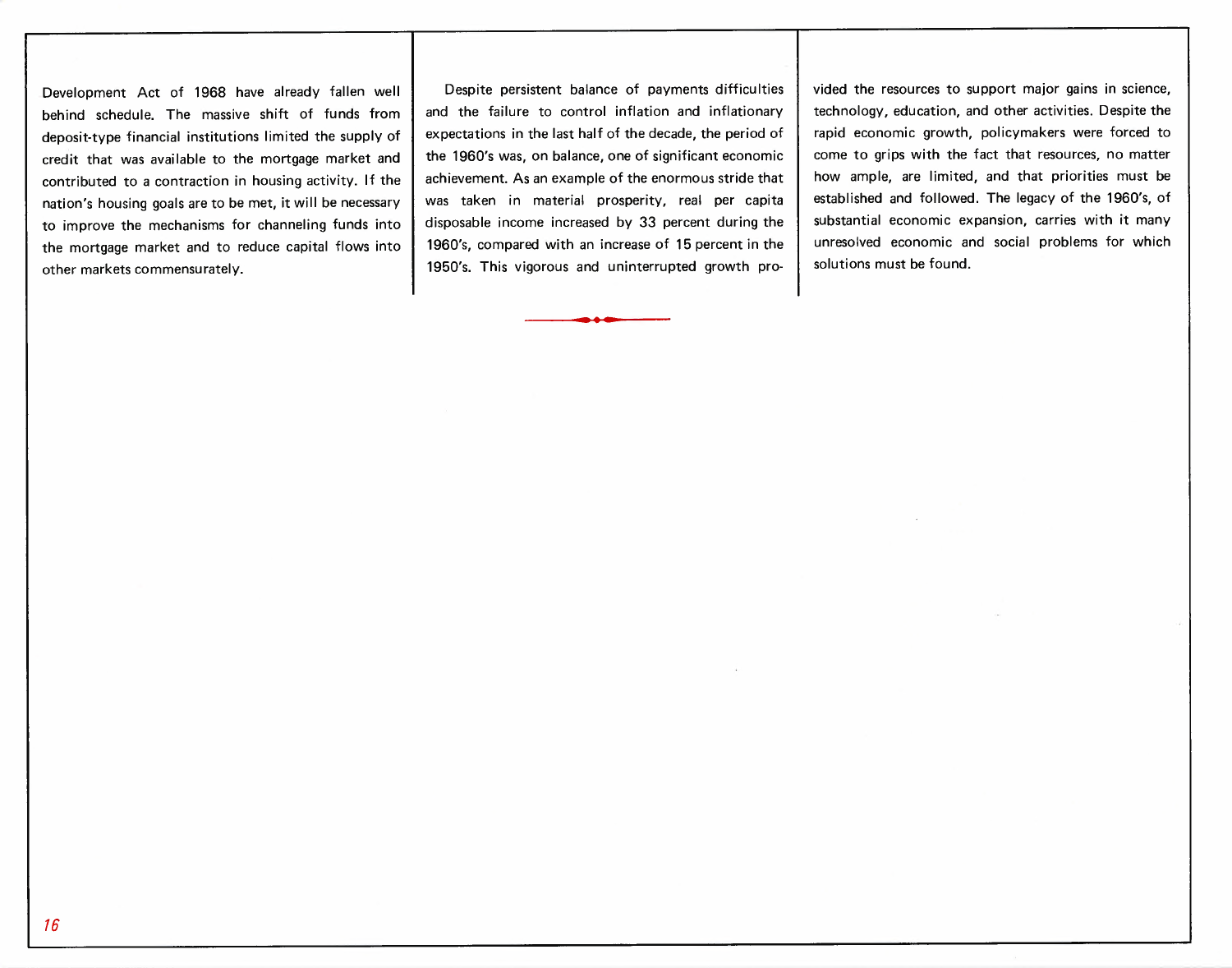# COMPARATIVE STATEMENT OF CONDITION

| <b>ASSETS</b>                                          | December 31,<br>1969 | December 31,<br>1968 |
|--------------------------------------------------------|----------------------|----------------------|
| Gold Certificate Reserves                              | 862,419,422<br>S.    | 739,174,302<br>\$    |
| Federal Reserve Notes of Other Banks                   | 67,979,120           | 66,500,994           |
|                                                        | 10,155,756           | 23,827,000           |
| Discounts and Advances<br>U. S. Government Securities: | 4,300,000            | 11,200,000           |
|                                                        | 1,726,079,000        | 1,479,245,000        |
|                                                        | 2,433,591,000        | 2,263,966,000        |
|                                                        | 271,052,000          | 431,758,000          |
| Total U.S. Government Securities                       | 4,430,722,000        | 4,174,969,000        |
| Total Loans and Securities                             | 4,435,022,000        | 4,186,169,000        |
| Cash Items in Process of Collection                    | 870,360,729          | 806,896,292          |
|                                                        | 6,459,804            | 4,789,980            |
|                                                        | 208,440,448          | 224,264,090          |
| Total Assets                                           | \$6,460,817,279      | \$6.051.621.658      |

| <b>LIABILITIES</b>               | 1969            | 1968            |
|----------------------------------|-----------------|-----------------|
| Federal Reserve Notes            | \$3.952.758.371 | \$3,700,086,690 |
| Deposits:                        |                 |                 |
| Member Bank-Reserve Accounts     | 1,551,356,278   | 1,538,328,399   |
| U. S. Treasurer-General Account  | 93,748,489      | 512,836         |
| Foreign                          | 11,570,000      | 19,800,000      |
|                                  | 24,423,951      | 17,856,952      |
|                                  | 1,681,098,718   | 1,576,498,187   |
| Deferred Availability Cash Items | 662,792,878     | 632,266,337     |
| Other Liabilities                | 44,383,712      | 30,755,044      |
| Total Liabilities                | \$6,341,033,679 | \$5,939,606,258 |

December 31,

December 31,

# *CAPITAL* **ACCOUNTS**

| Capital Paid In                                                                    |  | 59,891,800<br>59,891,800 | 56,007,700<br>56,007,700 |                 |  |  |  |
|------------------------------------------------------------------------------------|--|--------------------------|--------------------------|-----------------|--|--|--|
| <b>Total Liabilities and Capital Accounts</b>                                      |  | \$6,460,817,279          |                          | \$6,051,621,658 |  |  |  |
| <b>Contingent Liability on Acceptances</b><br>Purchased for Foreign Correspondents |  | 12,985,100               |                          | 9,828,000       |  |  |  |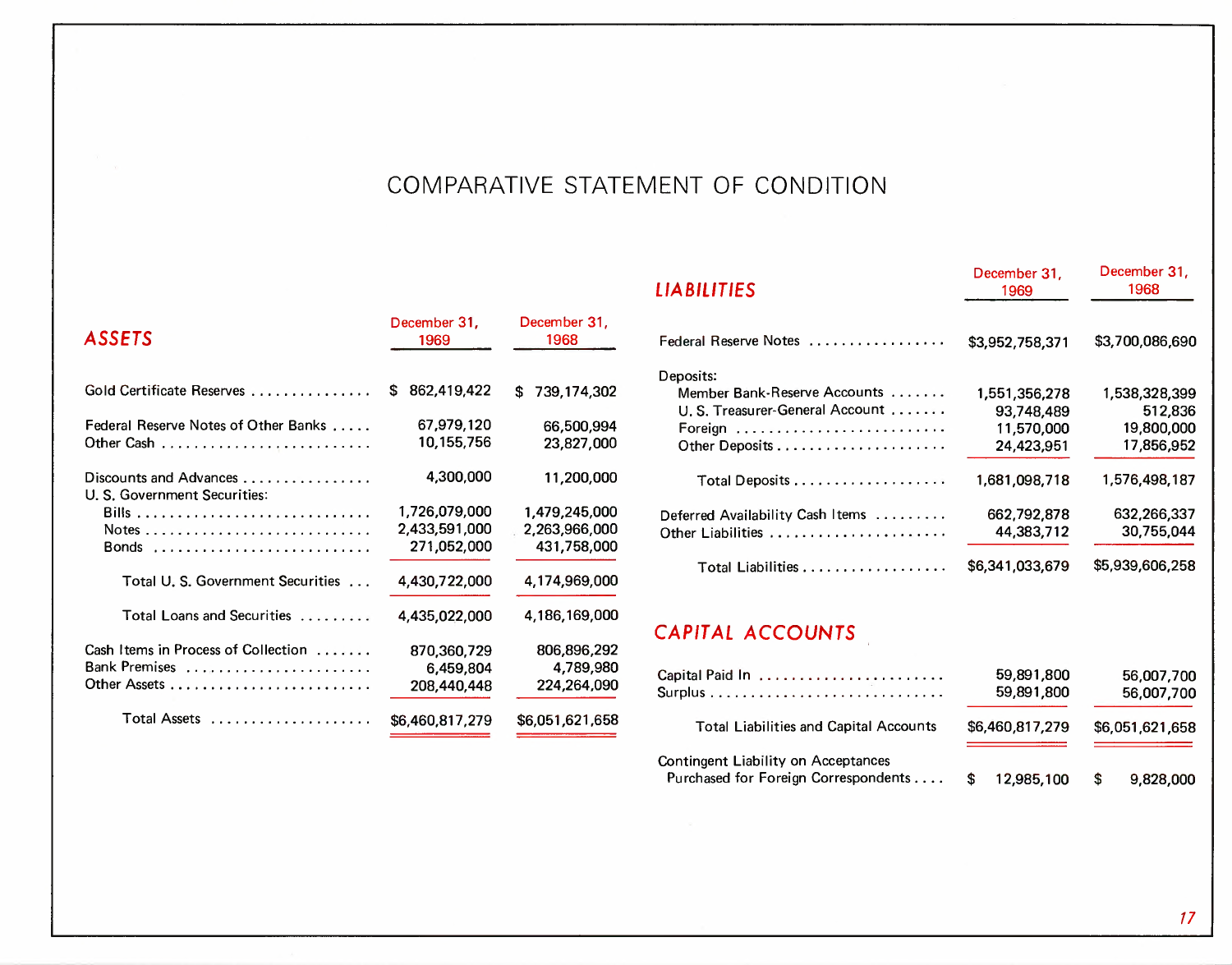# COMPARATIVE STATEMENT OF EARNINGS AND EXPENSES

|                                                                                                      | 1969                                        | 1968                                        |
|------------------------------------------------------------------------------------------------------|---------------------------------------------|---------------------------------------------|
|                                                                                                      | \$260,819,520<br>19,410,681                 | \$211,217,526<br>17,607,834                 |
|                                                                                                      | 241,408,839                                 | 193,609,692                                 |
| <b>Additions to Current Net Earnings:</b>                                                            |                                             |                                             |
| Profit on Sales of U.S. Government Securities (Net)<br>Profit on Foreign Exchange Transactions (Net) | $-0-$<br>521,047<br>338,504<br>859,551      | 61,657<br>724,448<br>3,254<br>789,359       |
| Deductions from Current Net Earnings:                                                                |                                             |                                             |
| Loss on Sales of U.S. Government Securities (Net)                                                    | 471,314<br>560,092                          | $-0-$<br>17,631                             |
| Total Deductions                                                                                     | 1,031,406                                   | 17,631                                      |
|                                                                                                      | 171,855<br>$-0-$                            | $-0-$<br>771,728                            |
| Net Earnings before Payments to U.S. Treasury                                                        | \$241,236,984                               | \$194,381,420                               |
| Dividends Paid<br>Payments to U.S. Treasury (interest on F. R. Notes)                                | 3,544,719<br>\$<br>233,808,165<br>3,884,100 | \$<br>3.296.071<br>188,962,249<br>2,123,100 |
|                                                                                                      | \$241,236,984                               | \$194,381,420                               |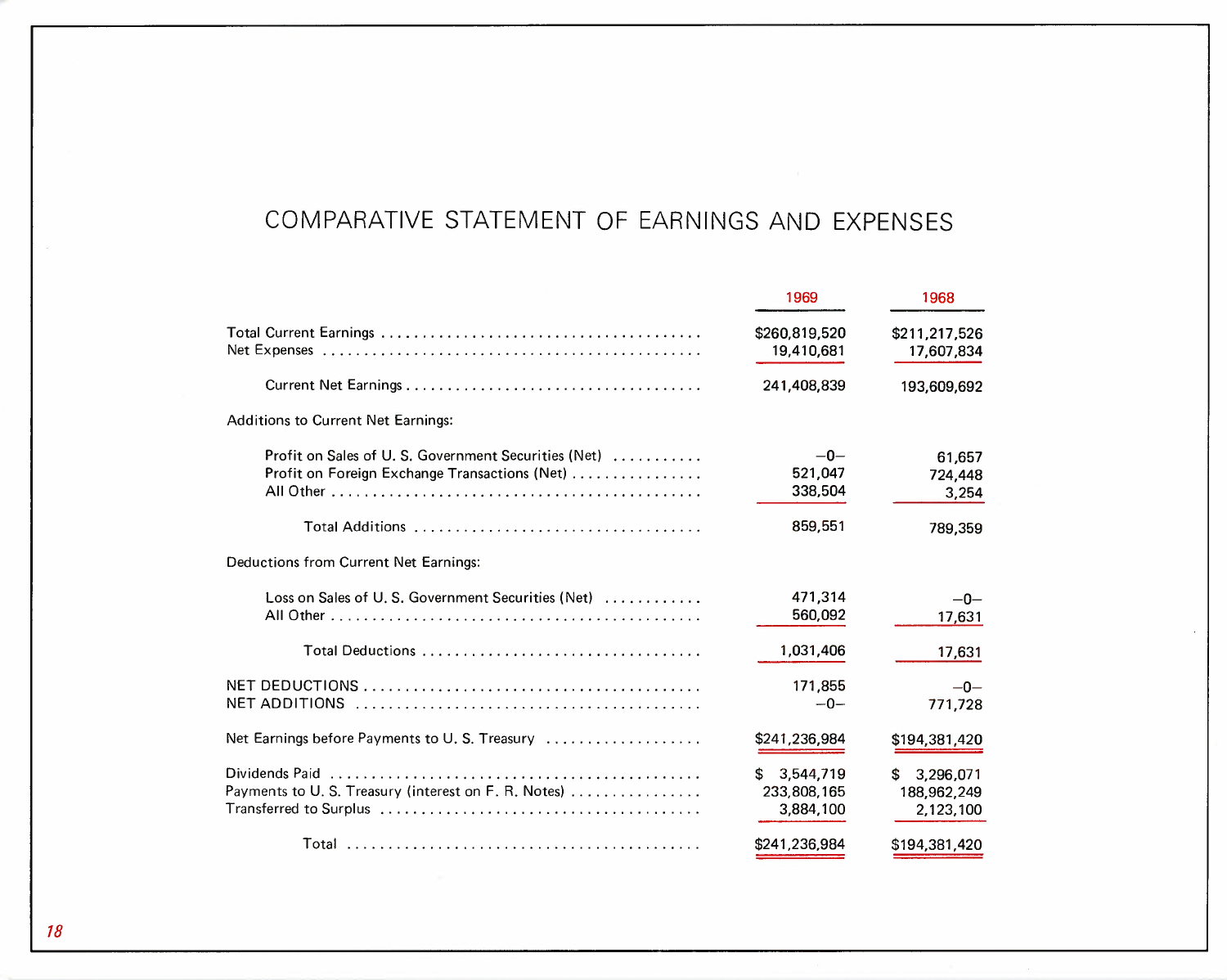#### As of March 1, 1970

### FEDERAL RESERVE BANK OF CLEVELAND

#### **Chairman**

ALBERT G. CLAY, *President Clay Tobacco Company, Mt. Sterling, Kentucky*

J. WA RD KE ENE R, *Chairman of the Board and Chief Executive Officer The B. F. Goodrich Company, Akron, Ohio*

#### DAVID L. BRUMBACK, JR. *President Van Wert National Bank*

*Van Wert, Ohio*

*President and Chief Executive Officer Anchor Hocking Corporation Lancaster, Ohio*

#### J. WILLIAM HENDERSON, JR.

*Henderson* & *Associates Columbus, Ohio*

SEWARD D. SCHOOLER *President Coshocton National Bank*

*Dayton, Ohio*

*Cleveland, Ohio*

*President*

GEORGE F. KARCH *Chairman of the Board and Chief Executive Officer The Cleveland Trust Company*

R. STANLEY LAING

*The National Cash Register Company*

HORACE A. SHEPARD *Chairman of the Board and Chief Executive Officer TRW Inc. Cleveland, Ohio*

#### **MEMBER, FEDERAL ADVISORY COUNCIL**

JOHN A. MAYER *Chairman of the Board and Chief Executive Officer Mellon National Bank and Trust Company Pittsburgh, Pennsylvania*

### *OIRECTORS-1970 OFFICERS-1970*

#### **President**

W. BRADDOCK HICKMAN

**Deputy Chairman First Vice President**

#### WALTER H. MacDONALD

ROGER R. CLOUSE *Senior Vice President and Secretary*

> CLYDE HARRELL *Senior Vice President*

JOHN J. HOY JOHN L. GUSH MAN *Senior Vice President*

> FRED O. KIEL *Senior Vice President*

CLIFFORD G. MILLER *Senior Vice President*

GEORGE E. BOOTH, JR: *Vice President and Cashier*

**Coshocton, Ohio PAUL BREIDENBACH** *Vice President and General Counsel*

> ELMER F. FRICEK *Vice President*

> > R. JOSEPH GINNANE *Vice President*

WILLIAM H. HENDRICKS *Vice President*

WILLIAM J. HOCTER *Vice President and Economist*

> HARRY W. HUNING *Vice President*

> > FRED S. KELLY *Vice President*

ELFER B. MILLER *General Auditor*

MARGRET A. BEEKEL *Assistant Vice President and Economist*

LESTER M. SELBY *Assistant Vice President and Assistant Secretary*

LARRY R. SHOTWELL *Assistant Vice President and Economist*

ROBERT E. SHOWALTER *Assistant Vice President*

H. MILTON PUGH *Chief Examiner*

HAROLD J. SWART *Assistant General Auditor*

OSCAR H. BEACH, JR. *Assistant Cashier*

ANNE J. ERSTE *Assistant Cashier*

THOMAS E. ORMISTON, JR. *Assistant Cashier*

DONALD G. VINCEL *Assistant Cashier*

DAVID J. WEITZEL *Assistant Cashier*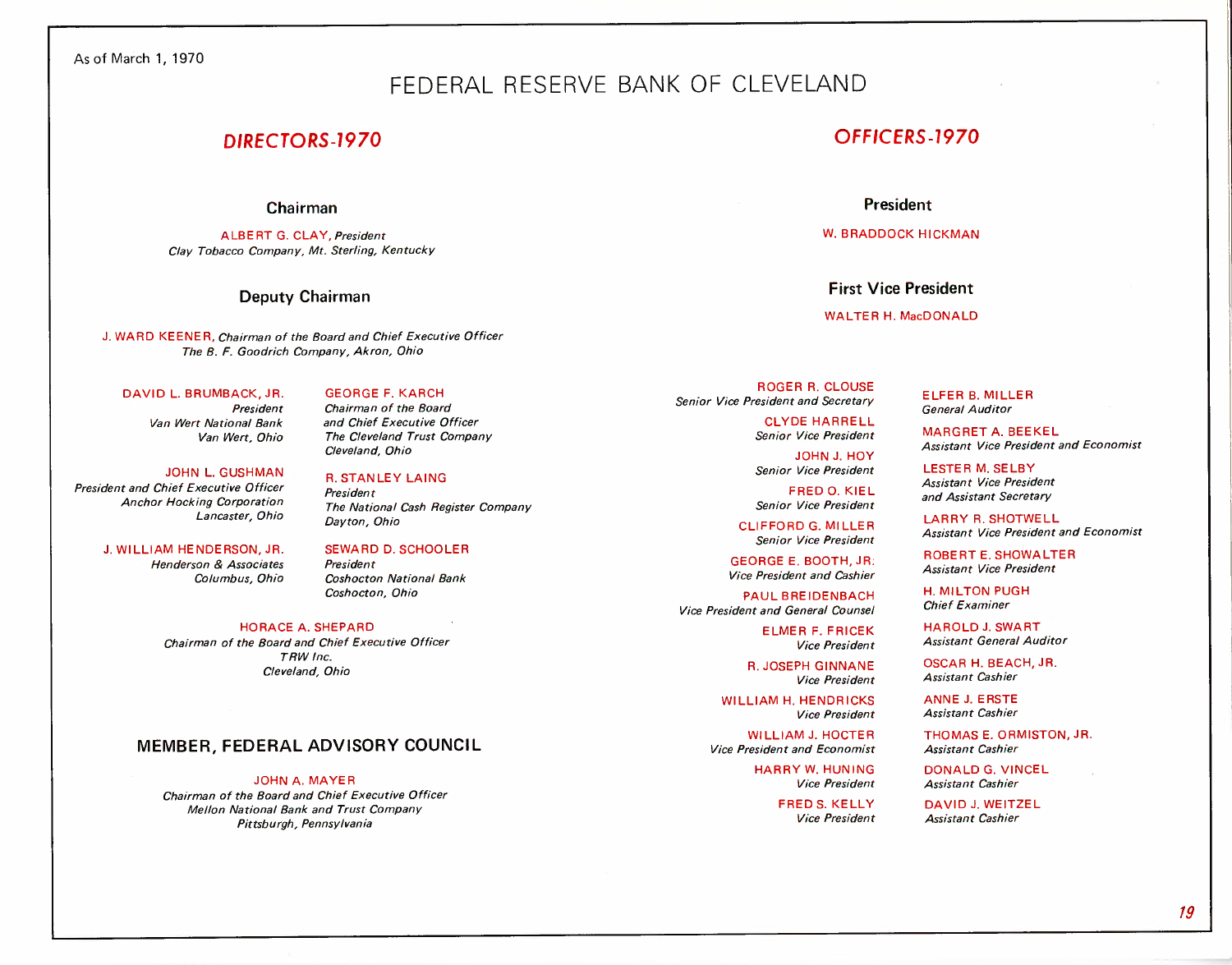#### As of March 1, 1970

## **CINCINNATI BRANCH**

#### **Chairman Chairman**

GRAHAM E. MARX, *President and General Manager The* G. *A. Gray Company, Cincinnati, Ohio*

ORIN E. ATKINS *President Ashland Oil, Inc. Ashland, Kentucky*

#### FRED O. MacFEE, JR.

*Vice President and General Manager Aircraft Engine Operating Division General Electric Company Cincinnati, Ohio*

#### EDWARD W. BARKER *President*

*First National Bank of Middletown Middletown, Ohio*

#### ROBERT B. JOHNSON *President Pikeville National Bank & Trust Company Pikeville, Kentucky*

#### FLETCHER E. NYCE *Chairman of the Board and Chief Executive Officer*

*The Central Trust Company Cincinnati, Ohio*

PHILLIP R. SHRIVER *President*

*Miami University Oxford, Ohio*

## **PITTSBURGH BRANCH**

### *DIRECTORS-1970 DIRECTORS-1970*

LAWRENCE E. WALKLEY, *President and Chief Executive Officer WestinghouseAir Brake Company, Pittsburgh, Pennsylvania*

#### ROBINSON F. BARKER

*Chairman of the Board and Chief Executive Officer PPG Industries, Inc. Pittsburgh, Pennsylvania*

#### JOHN W. BINGHAM

*President The Merchants and Manufacturers National Bank of Sharon Sharon, Pennsylvania*

#### CHARLES H. BRACKEN

*President Marine National Bank Erie, Pennsylvania*

GEORGE SCULL COOK *President Somerset Trust Company Somerset, Pennsylvania*

#### RICHARD M. CYERT

*Dean Graduate School of Industrial Administration Carnegie·Mellon University Pittsburgh, Pennsylvania*

#### BOB RAWLS DORSEY

*President Gulf Oil Corporation Pittsburgh, Pennsylvania*

### *OFFICERS-1970 OFFICERS-1970*

JERRY S. WILSON

FRED O. KIEL *Senior Vice President* ROBERT D. DUGGAN *Cashier*

DONALD G. BENJAMIN *Assistant Cashier* HOWARD E. TAYLOR *Assistant Cashier*

#### CLYDE HARRELL

*Senior Vice President*

*Cashier*

CHARLES E. HOUPT *Assistant Vice President*

J. ROBERT AUFDERHEIDE *Assistant Cashier*

*Assistant Cashier*

JAMES H. CAMPBELL